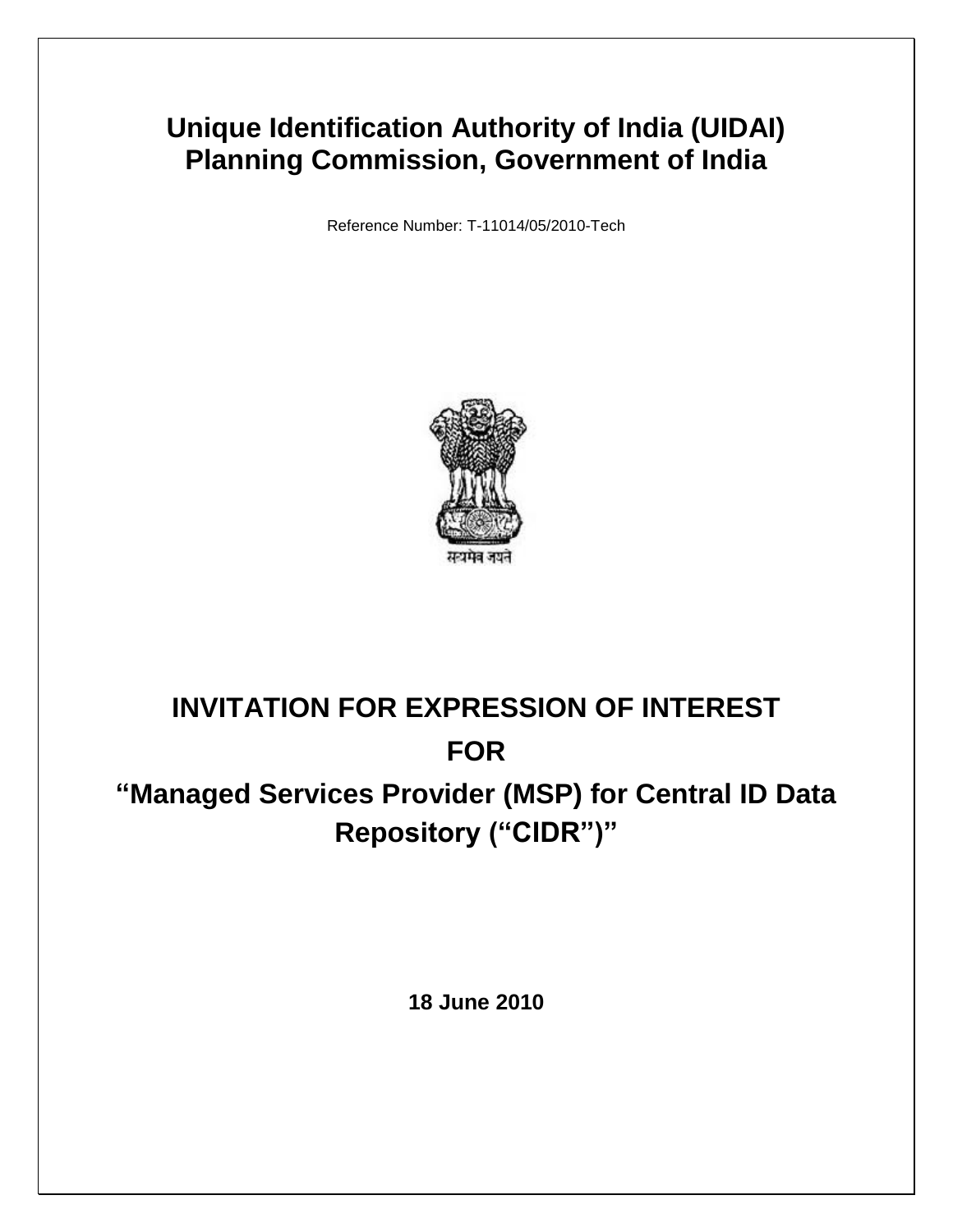# **Contents**

| 1. |                |                                                                                     |  |  |
|----|----------------|-------------------------------------------------------------------------------------|--|--|
| 2. |                |                                                                                     |  |  |
|    | 2.1.           |                                                                                     |  |  |
|    | 2.2.           |                                                                                     |  |  |
|    | 2.3.           |                                                                                     |  |  |
|    | 2.4.           |                                                                                     |  |  |
| 3. |                |                                                                                     |  |  |
|    | 3.1.           |                                                                                     |  |  |
|    | 3.2.           |                                                                                     |  |  |
|    | 3.3.           |                                                                                     |  |  |
|    | 3.4.           |                                                                                     |  |  |
|    | 3.5            |                                                                                     |  |  |
|    | 3.6            |                                                                                     |  |  |
| 4. |                |                                                                                     |  |  |
|    | 4.1            |                                                                                     |  |  |
|    | 4.2            |                                                                                     |  |  |
|    | 4.2.1          |                                                                                     |  |  |
|    | 4.2.2          |                                                                                     |  |  |
|    | 4.2.3          |                                                                                     |  |  |
|    | 4.2.4          |                                                                                     |  |  |
|    | 4.2.5          |                                                                                     |  |  |
|    | 4.2.6          |                                                                                     |  |  |
|    | 4.2.7          |                                                                                     |  |  |
|    | 4.2.8          |                                                                                     |  |  |
|    | 4.2.9          |                                                                                     |  |  |
|    | 4.3            |                                                                                     |  |  |
|    | 4.3.1          | Application Software Development, Maintenance, & Support Services Agency (ASDMSA)11 |  |  |
|    | 4.3.2          |                                                                                     |  |  |
|    | 4.3.3          |                                                                                     |  |  |
|    | 4.3.4          |                                                                                     |  |  |
|    | 4.3.5          |                                                                                     |  |  |
|    |                |                                                                                     |  |  |
| 5. |                |                                                                                     |  |  |
|    | 5.1            |                                                                                     |  |  |
|    | 5.2            |                                                                                     |  |  |
|    | 5.3            | Scope of Work.                                                                      |  |  |
|    | 5.3.1          |                                                                                     |  |  |
|    | 5.3.1.1        |                                                                                     |  |  |
|    | 5.3.1.2        |                                                                                     |  |  |
|    | 5.3.2          |                                                                                     |  |  |
|    | 5.3.3          |                                                                                     |  |  |
|    | 5.3.4          |                                                                                     |  |  |
|    | 5.3.4.1        |                                                                                     |  |  |
|    | 5.3.4.2        |                                                                                     |  |  |
|    | 5.3.5          |                                                                                     |  |  |
|    | 5.3.6          |                                                                                     |  |  |
|    | 5.3.7          |                                                                                     |  |  |
|    | 5.3.8<br>5.3.9 |                                                                                     |  |  |
|    |                |                                                                                     |  |  |
| 6. |                |                                                                                     |  |  |
|    |                |                                                                                     |  |  |
|    |                |                                                                                     |  |  |
|    |                |                                                                                     |  |  |
|    |                |                                                                                     |  |  |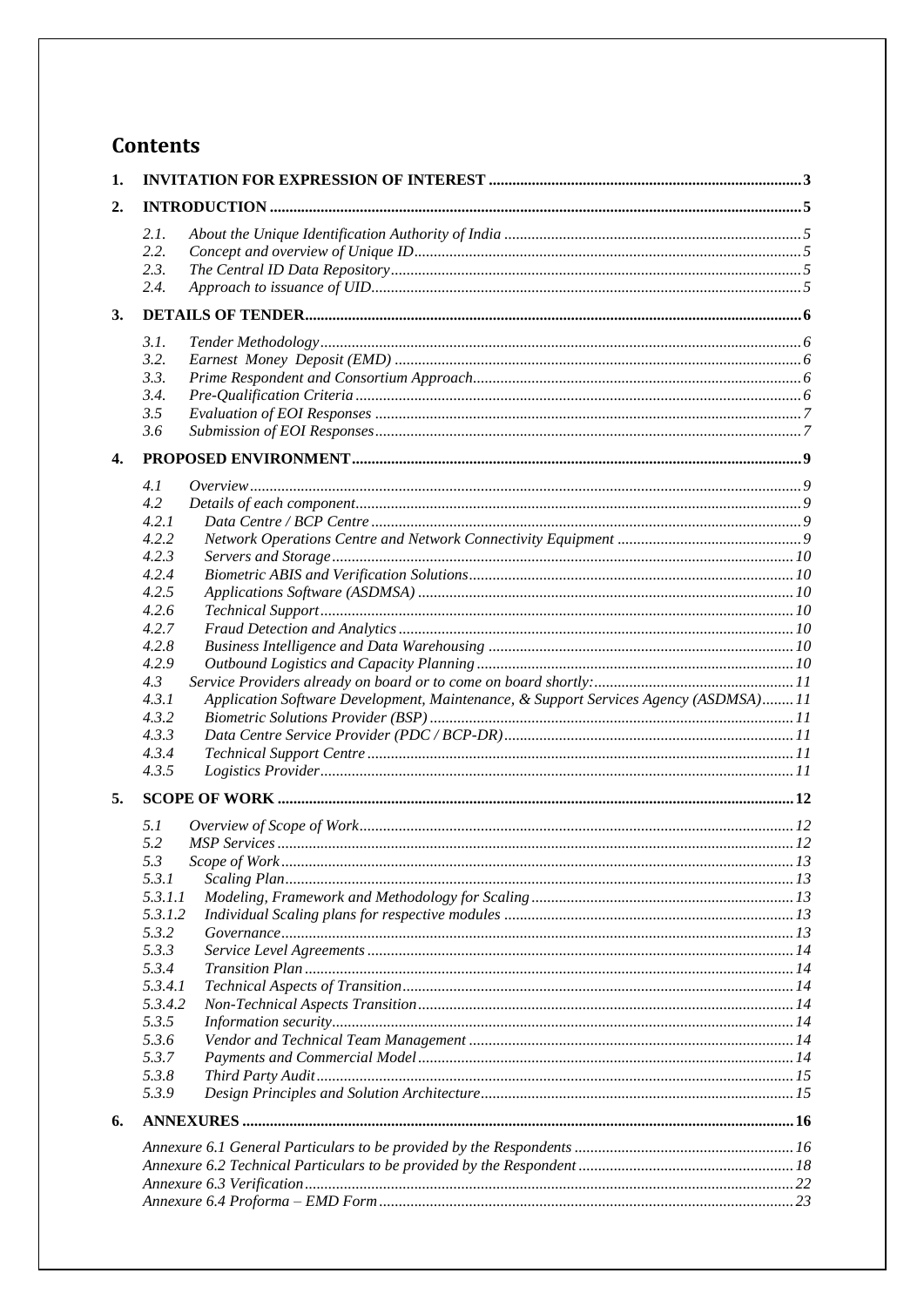# **1. Invitation for Expression of Interest**

- <span id="page-2-0"></span>1.1. This is an invitation from Unique Identification Authority of India ("UIDAI") for submission of Expression of Interest (EOI) for selection of Managed Service Provider (MSP) to implement, and manage the Central ID Data Repository (CIDR).
- 1.2. UIDAI is looking at this engagement as a complete set of services provided as per the Scope of work for Managed Service Provider. Response forms to be provided by the prospective Respondents are provided in Annexure [6.](#page-15-0) Details of pre-qualification criteria are available in Section [3](#page-5-0) - Details of EoI. The contract period is for seven years and extendable by three years.
- 1.3. The details on proposed infrastructure & service providers are available under the section on Proposed Environment.
- 1.4. This document should not be construed as Tender / Request for Proposal (RFP).
- 1.5. Prospective respondents are advised to study the EOI document carefully. Submission of EOI shall be deemed to have been done after careful study and examination of the EOI Document with full understanding of its implications.
- 1.6. The EOI document can be obtained from the office of UIDAI, at the address given in Clause [1.12,](#page-3-0) by making a payment of Rs 5000/- (Rupees Five Thousand Only) in the form of a bank draft during working hours on all working days between 10:30 to – 15:00 Hours. The EOI document can also be downloaded from the UIDAI website **(http://uidai.gov.in/).** In such a case, the cost of EOI document should be remitted in the form of a demand draft enclosed with response to EOI document. The Bank Draft should be drawn in favor of "**PAO, UIDAI,**  New Delhi" and payable at New Delhi. Please note that the EOI response of a respondent shall not be entertained in case the cost of EOI document is not paid by them as per the details mentioned above.
- 1.7. Sealed EOI response prepared in accordance with the procedures enumerated in EOI document along with the Earnest Money Deposit (EMD) and cost of EOI. The document in case downloaded, should be submitted to the UIDAI not later than the date and time laid down, at the address given in the Schedule for Invitation to EOI under Clause [1.12.](#page-3-0)
- 1.8. This EOI document is not transferable.
- 1.9. The EOI should not be used by Prospective Respondents to market their Product or Services.
- 1.10. UIDAI reserves the right to qualify or disqualify any or all EOI responses without assigning any reasons
- 1.11. UIDAI reserves the right to update, amend and supplement the information in EOI document including qualification process at its discretion but before the date of submission of response to EOI as per clause [1.12](#page-3-0) below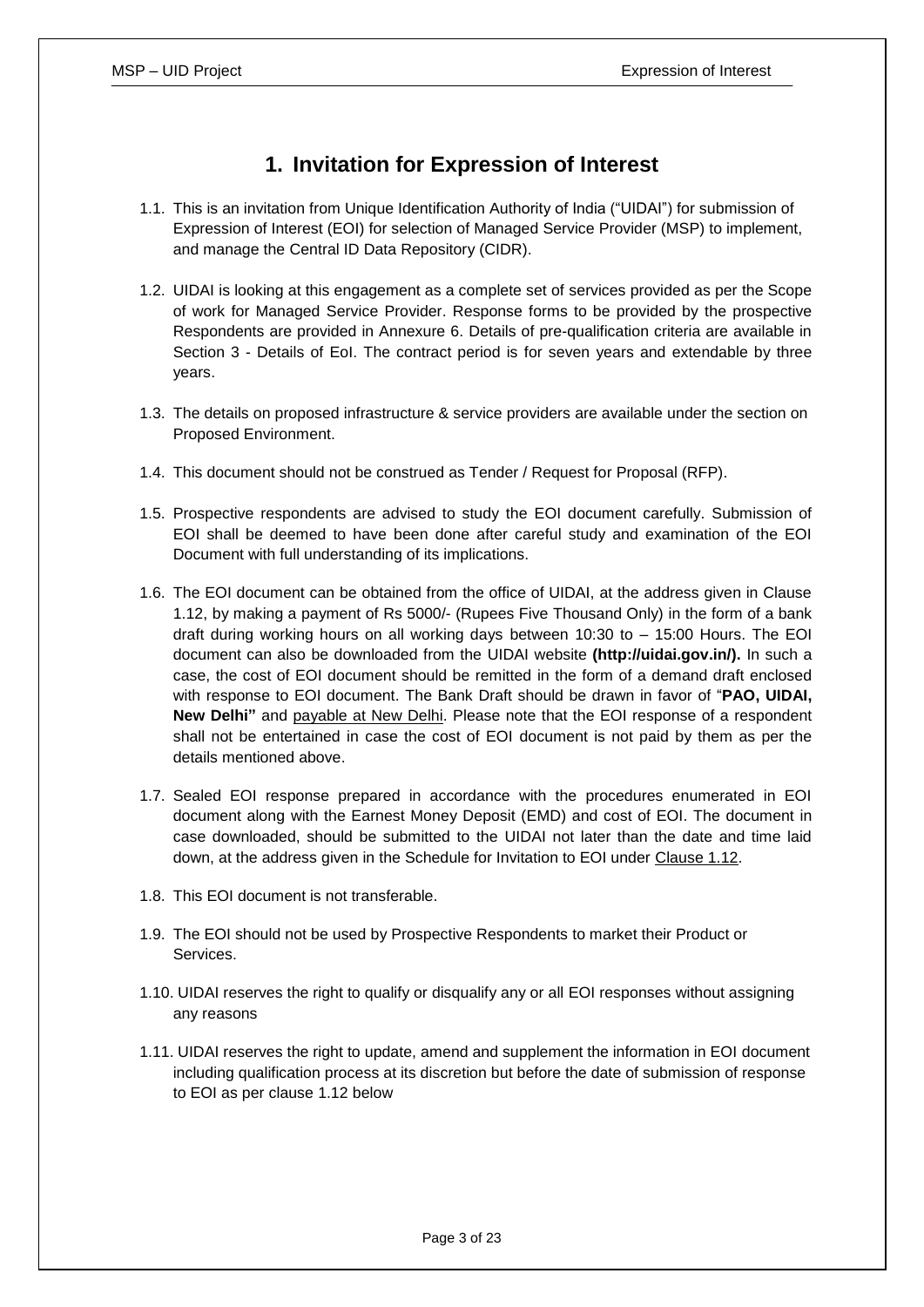#### <span id="page-3-0"></span>1.12. Schedule for Invitation to EOI

| S.No           | <b>Items of Information</b>                                                | <b>Information</b>                                                                                                                                                                                                                                    |
|----------------|----------------------------------------------------------------------------|-------------------------------------------------------------------------------------------------------------------------------------------------------------------------------------------------------------------------------------------------------|
| $\mathbf{1}$   | Name of the Purchaser                                                      | Unique Identification Authority of India ("UIDAI"),<br>Planning Commission, Government of India                                                                                                                                                       |
| $\overline{2}$ | Addressee and Address at<br>which EOI can be obtained / to<br>be submitted | Shri B B Nanawati<br><b>Deputy Director General</b><br>Unique Identification Authority of India (UIDAI),<br>Planning Commission, Govt. of India (Gol),<br>3rd Floor, Tower II, Jeevan Bharati Building,<br>Connaught Circus,<br>New Delhi - 110001    |
| 3              | Latest time and date for<br>submission of EOI                              | 5 July 2010 15:00 Hours IST                                                                                                                                                                                                                           |
| $\overline{4}$ | Place, Time and Date of<br>opening of response to EOI                      | Unique Identification Authority of India (UIDAI),<br>Planning Commission, Govt. of India (Gol),<br>3rd Floor, Tower II, Jeevan Bharati Building,<br>Connaught Circus,<br>New Delhi - 110001<br>5 July 2010 15:30 Hours IST                            |
| 5              | Name of the contact person for<br>any clarification                        | Shri, B B Nanawati<br><b>Deputy Director General</b><br>Unique Identification Authority of India (UIDAI),<br>Queries should be submitted via E-mail and followed<br>by paper copy in post.<br>E-mail $-$ msp@uidai.gov.in,<br>CC - ddguidai@gmail.com |
| 6              | Last date for submission of<br>Queries                                     | 24 June 2010 10:00 Hours IST                                                                                                                                                                                                                          |
| $\overline{7}$ | Date of Eol briefing session                                               | 25 June 2010                                                                                                                                                                                                                                          |
| 8              | Date till which the EOI response<br>should be valid                        | 180 days from the date of opening of EOI responses                                                                                                                                                                                                    |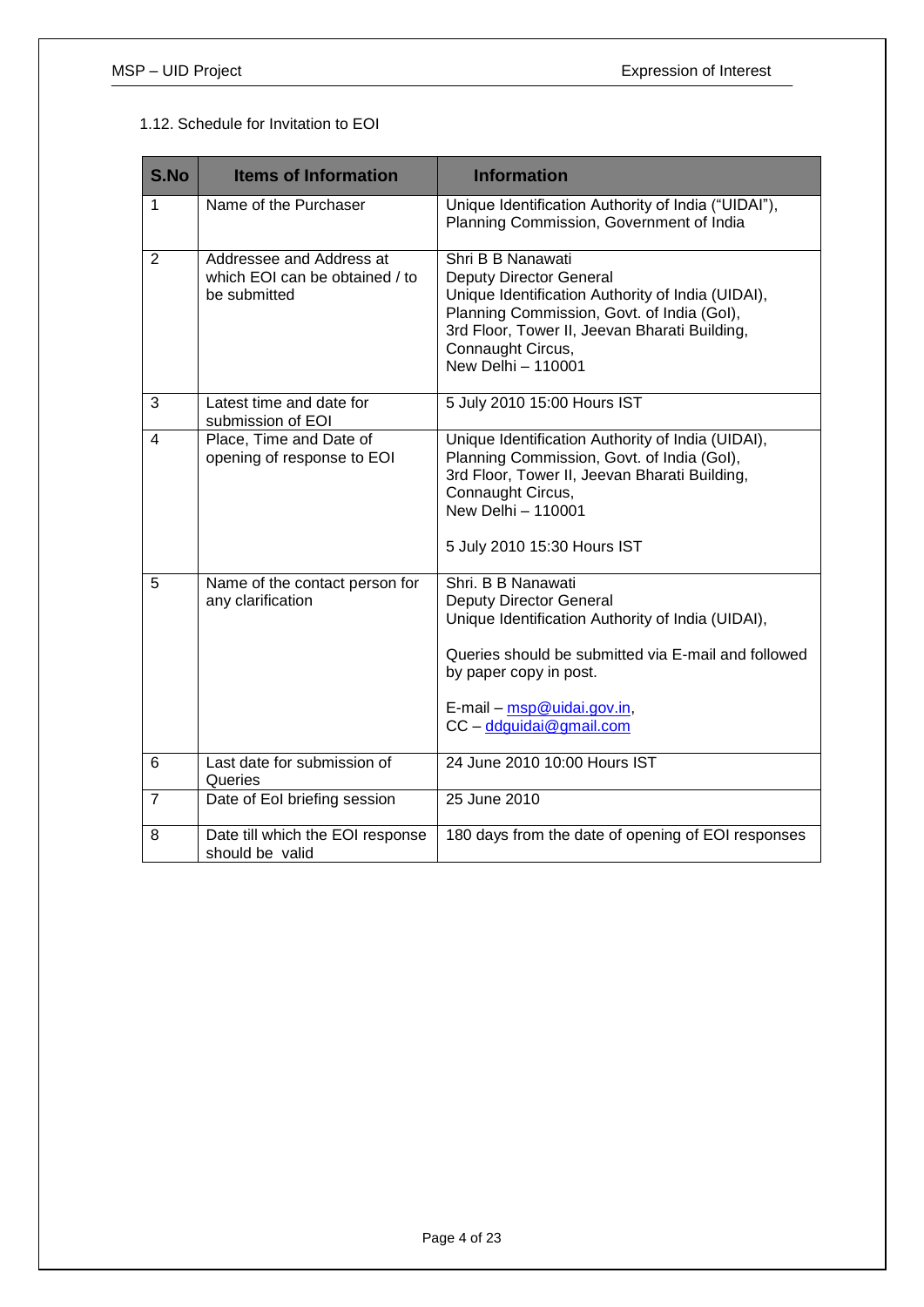# **2. Introduction**

# <span id="page-4-1"></span><span id="page-4-0"></span>**2.1. About the Unique Identification Authority of India**

The Unique Identification Authority of India ("UIDAI") was established in February, 2009 as an office attached to the Planning Commission, Government of India. The purpose of the UIDAI is to issue a unique identification number ("UID") to all Indian residents that is robust enough to eliminate duplicate identities, and which can be used to verify resident identity in subsequent encounters in an easy, cost effective way.

# <span id="page-4-2"></span>**2.2. Concept and overview of Unique ID**

The Government of India (GoI) intends to provide a Unique Identification Number ("UID") to every resident of India which will serve as a universal proof of identity allowing residents to establish their credentials anywhere in India. The Unique ID shall be assigned on the basis of uniqueness of a resident"s biometrics. At present, it is proposed to capture Fingerprints and Iris related biometrics of every resident and these are to be used for the dual purposes of:

- a. 1:N biometric identification and
- b. Biometric verification

# <span id="page-4-3"></span>**2.3. The Central ID Data Repository**

To manage the issuance of UID and provide identity verification services, the UIDAI intends to create and manage a Central ID Data Repository ("CIDR"), which will issue UID numbers, update resident information, and authenticate the identity of residents as required.

## <span id="page-4-4"></span>**2.4. Approach to issuance of UID**

The UIDAI will start issuing Unique ID based on a partnership model. UIDAI will partner with Central and State Government departments and Public Sector agencies who will act as "Registrars" for UIDAI. Registrars will process UID applications and the demographic and biographic data shall be captured and transmitted to the CIDR. Based on the data received, the CIDR shall perform de-duplication based on the resident"s biometrics and generate UID numbers.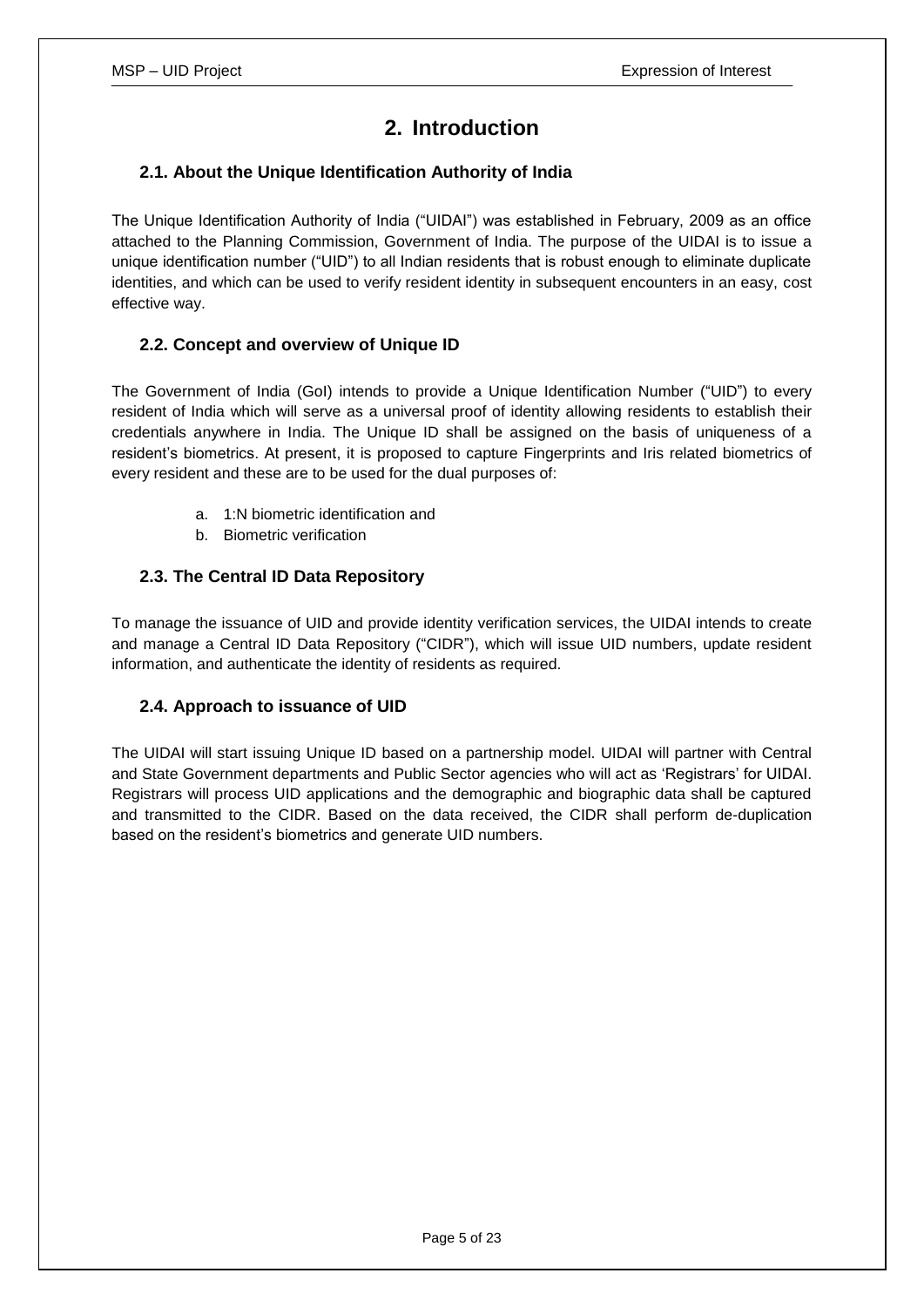# **3. Details of Tender**

## <span id="page-5-0"></span>**3.1. Tender Methodology**

<span id="page-5-1"></span>The tender methodology proposed to be adopted will be in two stages comprising of Expression of Interest in the first stage,. The second stage of tendering process will comprise of inviting technocommercial bids by issuance of Request for Proposal (RFP) to EOI respondents, shortlisted on the basis of pre-qualification criteria mentioned Clause [3.4.](#page-5-4) The EOI process also envisages conducting of presentations and sharing the required technical expertise and experience with customers.

# **3.2. Earnest Money Deposit (EMD)**

<span id="page-5-2"></span>An EMD of Rs. 2,00,00,000 (Rupees Two crores only), in the form of a bank guarantee issued by a Nationalized / Scheduled Bank and valid for 60 days beyond the validity period of the EOI, in the proforma provided as Annexure [0](#page-22-0) – EMD Form, should be submitted along with the EOI response. The EMD of the unsuccessful respondents would be returned within one month of issuing of RFP to successful respondents. In the case of successful respondents however, the bank guarantee would remain in force till RFP evaluation process is complete. Accordingly, the successful respondents may have to extend the EMD, if required, till such time.

## **3.3. Prime Respondent and Consortium Approach**

<span id="page-5-3"></span>The Prime Bidder should be an Enterprise-wide System Integrator having experience of providing Managed Services in multi vendor environment including the fields of Application, Hardware, Networking, Data Center Operations, Hosting and preferably in the fields of Biometrics Application, Logistics and Call center.

The Prime Respondent shall have the option to submit the EOI response **either alone** or **in consortium with other partners/agencies.** However, the Prime Respondent shall be responsible for the Managed Services that include Design, Supply, Integration, Installation, Commissioning and Maintenance of all the services. The Consortium Member(s) may assist the Prime Respondent in the implementation of the project in the area of their responsibility. However, the Prime Respondent shall be responsible to UIDAI for meeting all the obligations. The Prime Respondent participating with a consortium approach shall briefly define the role of each Consortium Member including itself in the EOI Response clearly indicating their scope of work/responsibilities and relationship. It should be noted that the Prime Respondent is allowed to form a consortium with only:

- 1. an Original Equipment Manufacturer (OEM) for supply of servers and storage subject to the condition that the OEM would not be allowed to partner with more than three Prime Respondents.
- 2. a Telecom Company (TC) / ISP, which owns and operates an All-India MPLS based Virtual Private Network for providing network services and for provisioning of bandwidth, subject to the condition that the TC/ISP would not be allowed to partner with more than three Prime Prime Respondents.

It should also be noted that UIDAI reserves the right to amend the consortium related conditions at the RFP stage.

## **3.4. Pre-Qualification Criteria**

<span id="page-5-4"></span>The EOI response envelopes of only those Respondents, whose EMD and EOI document fees are in order, shall be opened..The EoI response bids will then be evaluated and shortlisted on the basis of prequalification criteria. The bidders should clearly indicate, giving explicit documentary evidence with respect to each criteria, in absence of which, the response would be rejected summarily at the prequalification stage.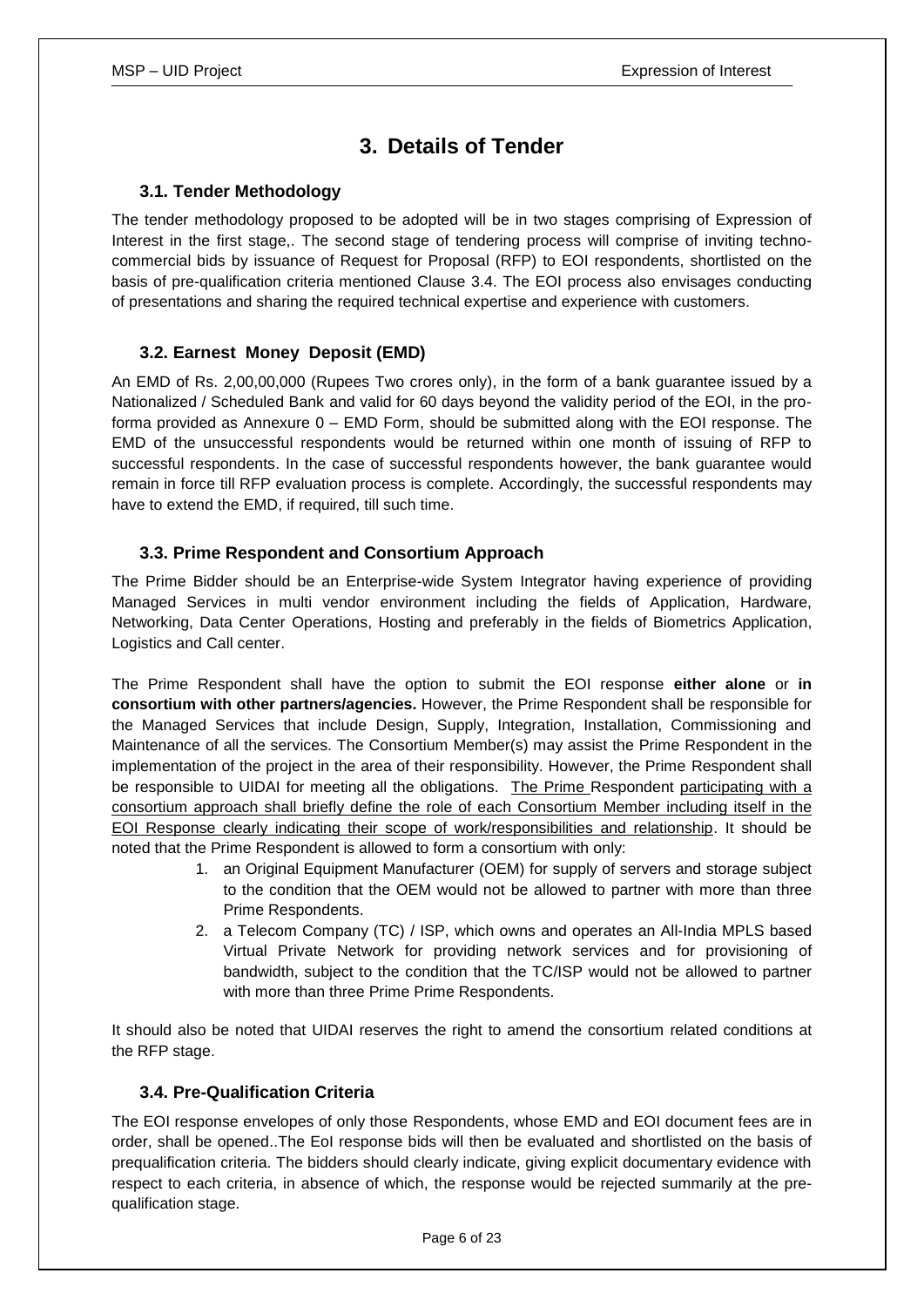The respondents will be pre-qualified on the basis of following prequalification criteria:

- 3.4.1 The Prime Respondent should be an Enterprise-wide System Integrator having experience of providing Managed Services in multi vendor environment including the fields of Application, Hardware, Networking, Data Center Operations, Hosting and preferably in the field of Biometrics Application, Logistics and Call center.
- 3.4.2 The Prime Respondent should have an average annual turnover of INR 6,000 Crore, over last 3 financial years immediately preceding the last date of submission of Response to EOI (2007-08, 2008-09, 2009-10)
- 3.4.3 The Prime Respondent should have an average Annual Turnover from Systems Integration & Managed Services of INR 500 Crore, over last 3 financial years immediately preceding the last date of submission of Response to EOI (2007-08, 2008-09, 2009-10)
- 3.4.4 Networth of the Prime Respondent should be equal to at least Rs. 4000 Crore or equivalent USD computed as the Networth based on unconsolidated audited annual accounts of any of the last 3 financial years immediately preceding the last date of submission of Response to EOI (2007-08, 2008-09, 2009-10).
- 3.4.5 The Prime Respondent should have technical strength of minimum 4,000 technical manpower of which 2,000 should have appropriate qualification and experience in Database/ITIL/Application Software/Hardware maintenance.
- 3.4.6 The Prime Respondent should have executed at least 2 projects of INR 100 Crore or more in gross value with System Integration or Managed Services as a major component of the scope of work in the field of IT Services. International projects with similar scope of work and similar value will be accepted.
- 3.4.7 At least one reference of completed project in handling Managed Services successfully for more than 24 months.

#### <span id="page-6-0"></span>**3.5 Evaluation of EOI Responses**

- 3.5.1 The evaluation of EOI Responses and short listing of Respondents shall be paper-based and on the basis of technical presentations to UIDAI.
- 3.5.2 UIDAI can at its sole discretion short list or reject any of the EOI responses without assigning any reason whatsoever.
- 3.5.3 For documents to be submitted for pre qualification, refer to Clause 6.1 [n,](#page-15-2) Annexure A-Response to EOI.

#### <span id="page-6-1"></span>**3.6 Submission of EOI Responses**

The Respondents are expected to submit the EOI responses, before due date and time, covering all the required information in the Proformas wherever provided. Incomplete or late EOI Responses are liable to be outrightly rejected.

The EOI Responses should be submitted in a sealed envelope super scribing "EOI Response for Managed Services Provider Selection" and the envelope should contain the following:

- 3.6.1 Two (2) hard copies of the EOI Responses,
- 3.6.2 Demand Draft towards EOI Document Fee (if the EOI document is downloaded from the UIDAI website),
- 3.6.3 The EMD of requisite amount as stated in Clause [3.2](#page-5-2) and
- 3.6.4 Two (2) soft copies in separate non-rewriteable CD-ROMs in MS Excel/Word format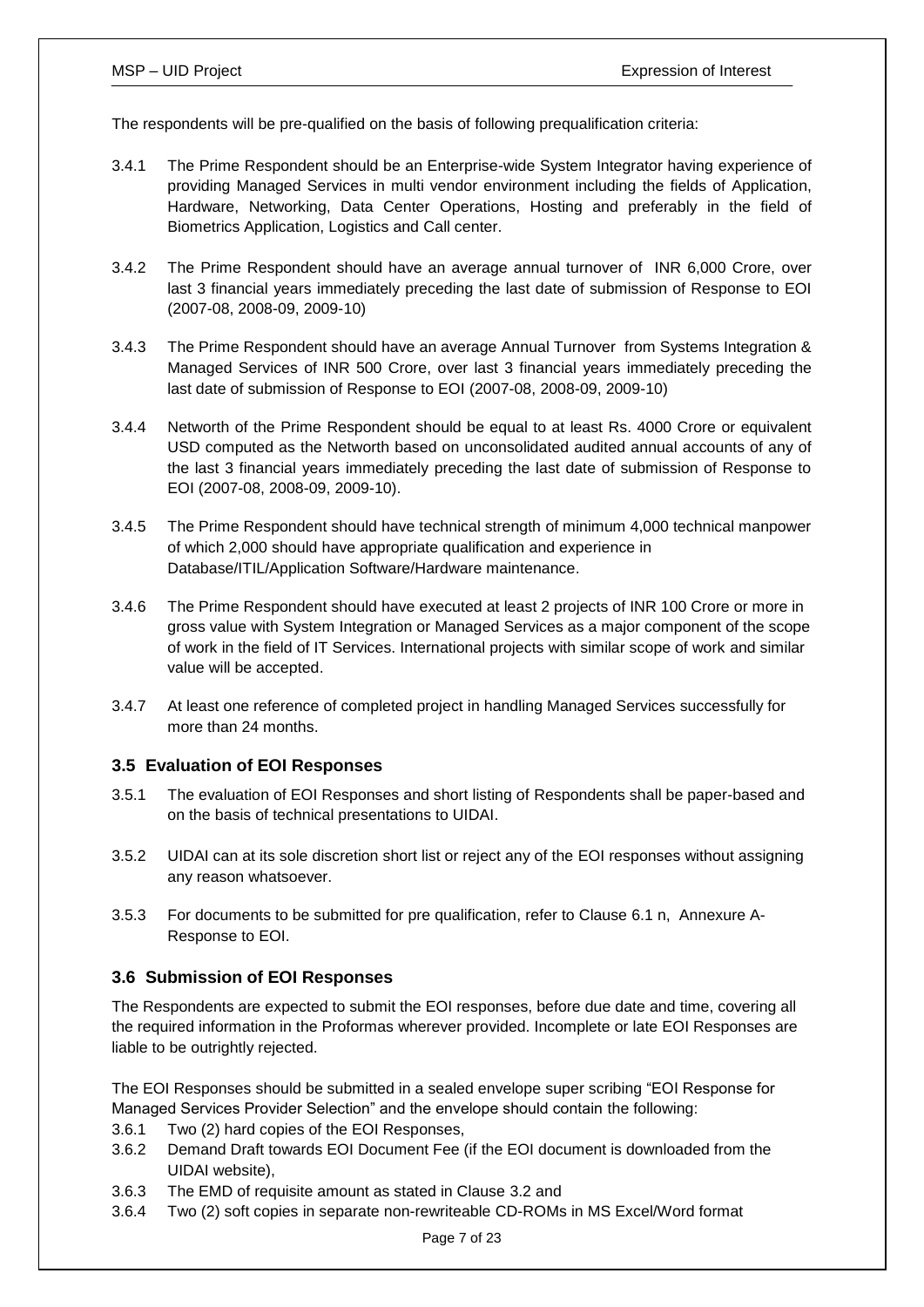The Respondents must ensure that the documents/information furnished by them in the respective non-rewriteable CD-ROMs are identical to that submitted in the original paper EOI Response document. In case of any discrepancy observed by the UIDAI in the contents of the non-rewriteable CD-ROMs and the original paper EOI Response document, the documents/information furnished with original paper EOI Response document shall prevail over the soft copy.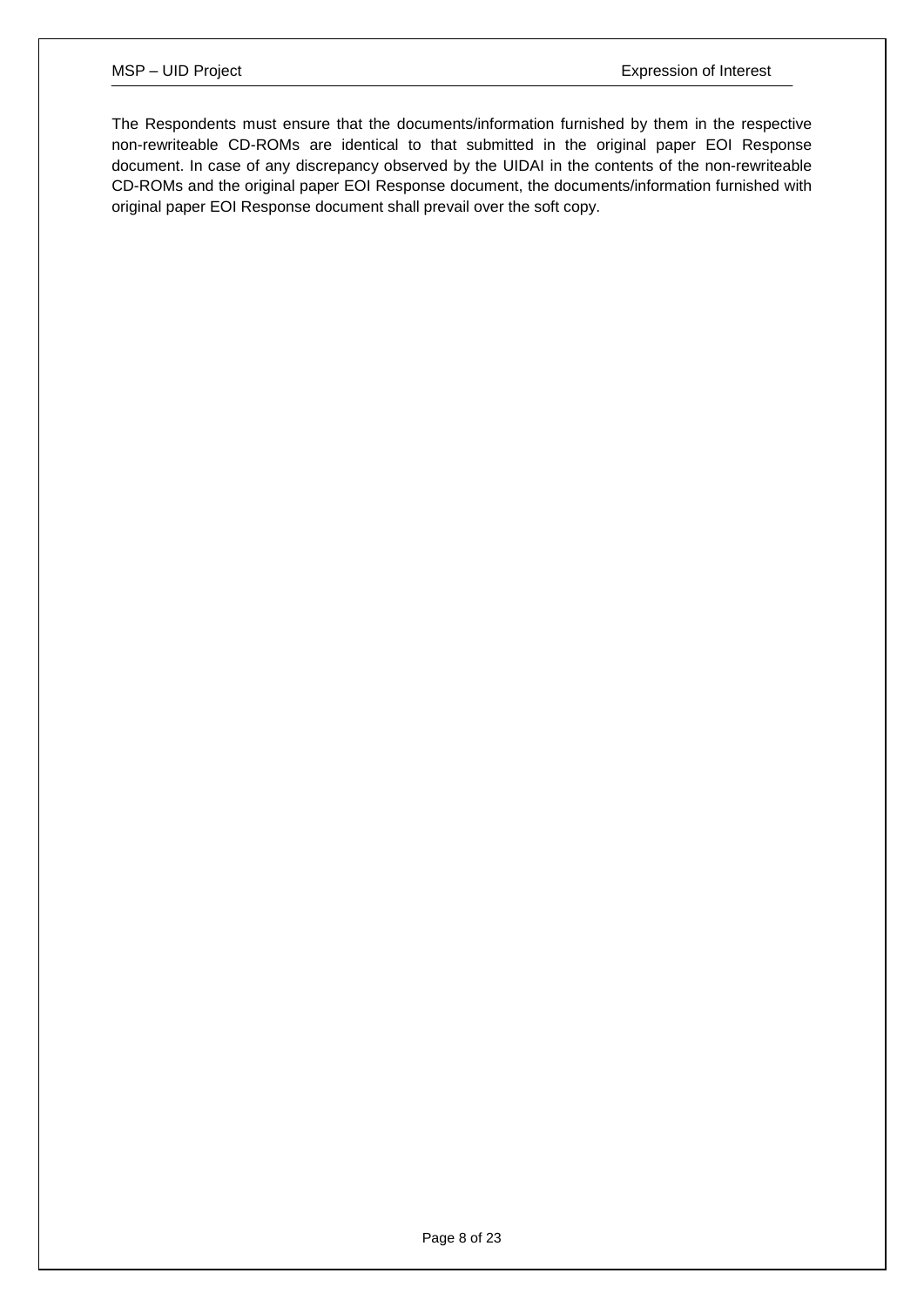# **4. Proposed Environment**

#### <span id="page-8-0"></span>**4.1 Overview**

<span id="page-8-1"></span>

# <span id="page-8-3"></span><span id="page-8-2"></span>**4.2 Details of each component**

# **4.2.1 Data Centre / BCP Centre**

There can be a number of Data Centres performing the core UIDAI functions. Briefly stated, UIDAI will have:

- i. A Primary Data Centre (PDC), a BCP-DR and a near DR Data Centre. Auxiliary data centres performing only verification, may be distributed in many locations where UIDAI Regional offices are located or may be geographically distributed in other cities in India.
- ii. The CIDR will be in the Primary Data Center and Business Continuity sites. However, BCP-DR will be in different seismic zone from the Primary Data Centre. The Data Centre location is subject to change based on UIDAI decisions. The Primary Data Centre and Disaster Recovery will be of equal capacity.

The selected Prime Respondent will have to take into account the required infrastructure, integration and management services for all these data centres.

# <span id="page-8-4"></span>**4.2.2 Network Operations Centre and Network Connectivity Equipment**

The Network Operations Centre is a dedicated framework for monitoring all system elements within UIDAI network. It involves monitoring, escalations, coordination and resolution of the issues as required. Network Operations Centre is the extension of the Network Security and Management framework.

The network equipment would be as per the network architecture which will be shared with the short-listed Respondents at a RFP stage.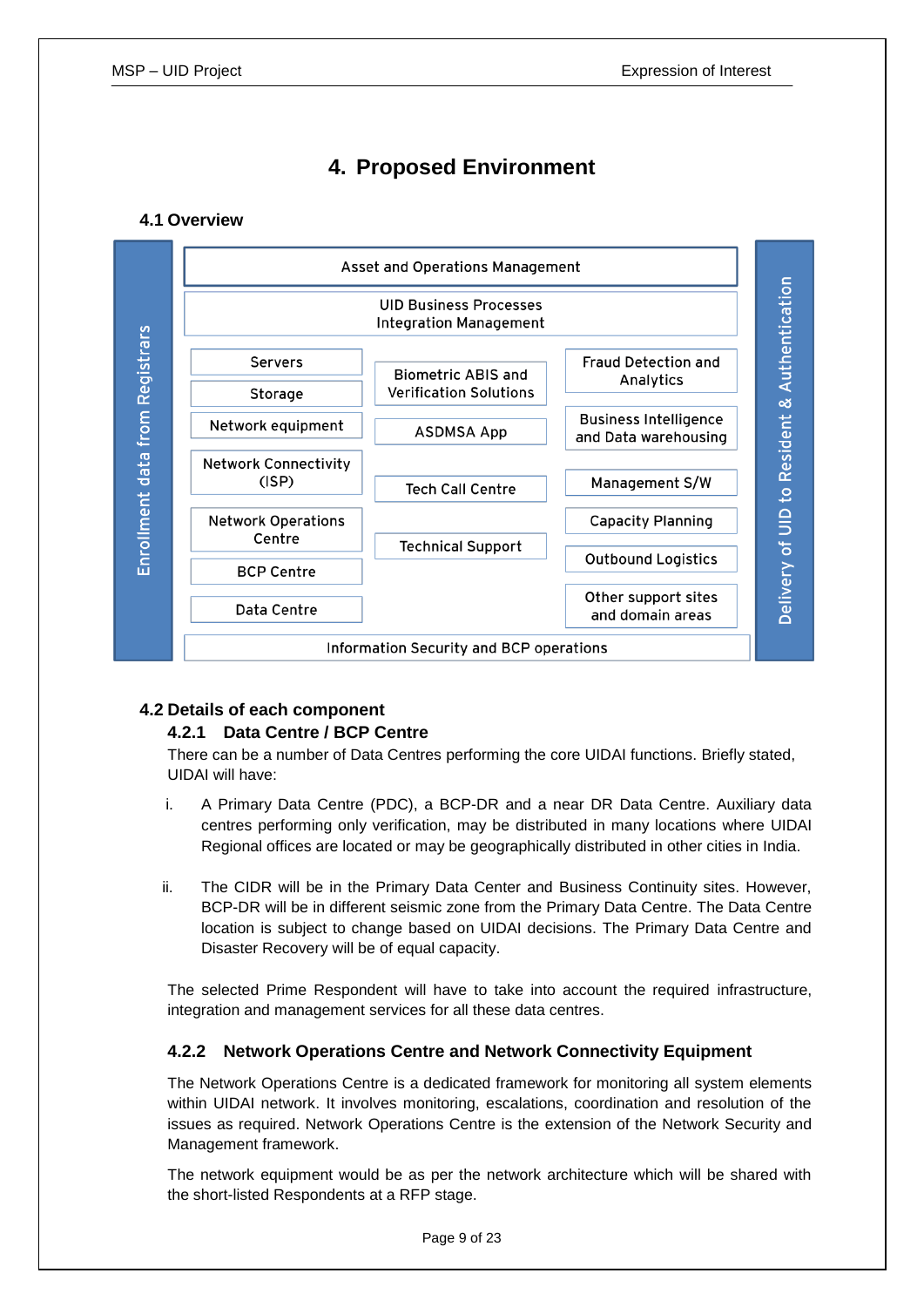#### <span id="page-9-0"></span>**4.2.3 Servers and Storage**

The selected Respondent is expected to do the following:

- 1. Procure the Servers and Storage devices.
- 2. Install, configure and commission the Servers and Storage in a planned/incremental manner so that the system can ramp up/down to ensure business continuity.
- 3. Manage and administer the servers and storage as part of the overall managed services.

#### <span id="page-9-1"></span>**4.2.4 Biometric ABIS and Verification Solutions**

The selected Respondent would be required to ensure the performance of the UID-APP and Biometrics solution jointly with the ASDMSA and the biometrics vendor(s) in "live" condition at both the sites (Primary Data Centre and BCP-DR).

### <span id="page-9-2"></span>**4.2.5 Applications Software (ASDMSA)**

Application Software Development, Maintenance, & Support Services are provided by ASDMSA for designing, developing, testing, integrating, supporting and maintaining quality UID Application (UID-APP) software. The nature of this relationship between the selected Respondent and ASDMSA should be based on a collaborative application development model principled on quality and trust.

### <span id="page-9-3"></span>**4.2.6 Technical Support**

The selected Respondent needs to ensure technical support in all areas of services to have the new applications installed and the current ones running, thereby facilitating smooth enrolment and verification process.

#### <span id="page-9-4"></span>**4.2.7 Fraud Detection and Analytics**

The selected Respondent shall have to bring effectiveness in reducing incidence of fraud and enhanced loss control. The cycle time in identifying and enabling timely detection and corrective action to prevent frauds shall be required.

#### <span id="page-9-5"></span>**4.2.8 Business Intelligence and Data Warehousing**

The Business Intelligence and Data Warehousing shall be developed by the selected Respondent with the appropriate tools, so as to extract, transform and load the data, to ensure complete reporting and analysis requirements.

#### <span id="page-9-6"></span>**4.2.9 Outbound Logistics and Capacity Planning**

The "Logistics Network" for "UID letter dispatch centre" should provide the ability to print the voluminous UID letters. The despatch centre maybe housed at the UIDAI Head Office or regional offices or third party offices.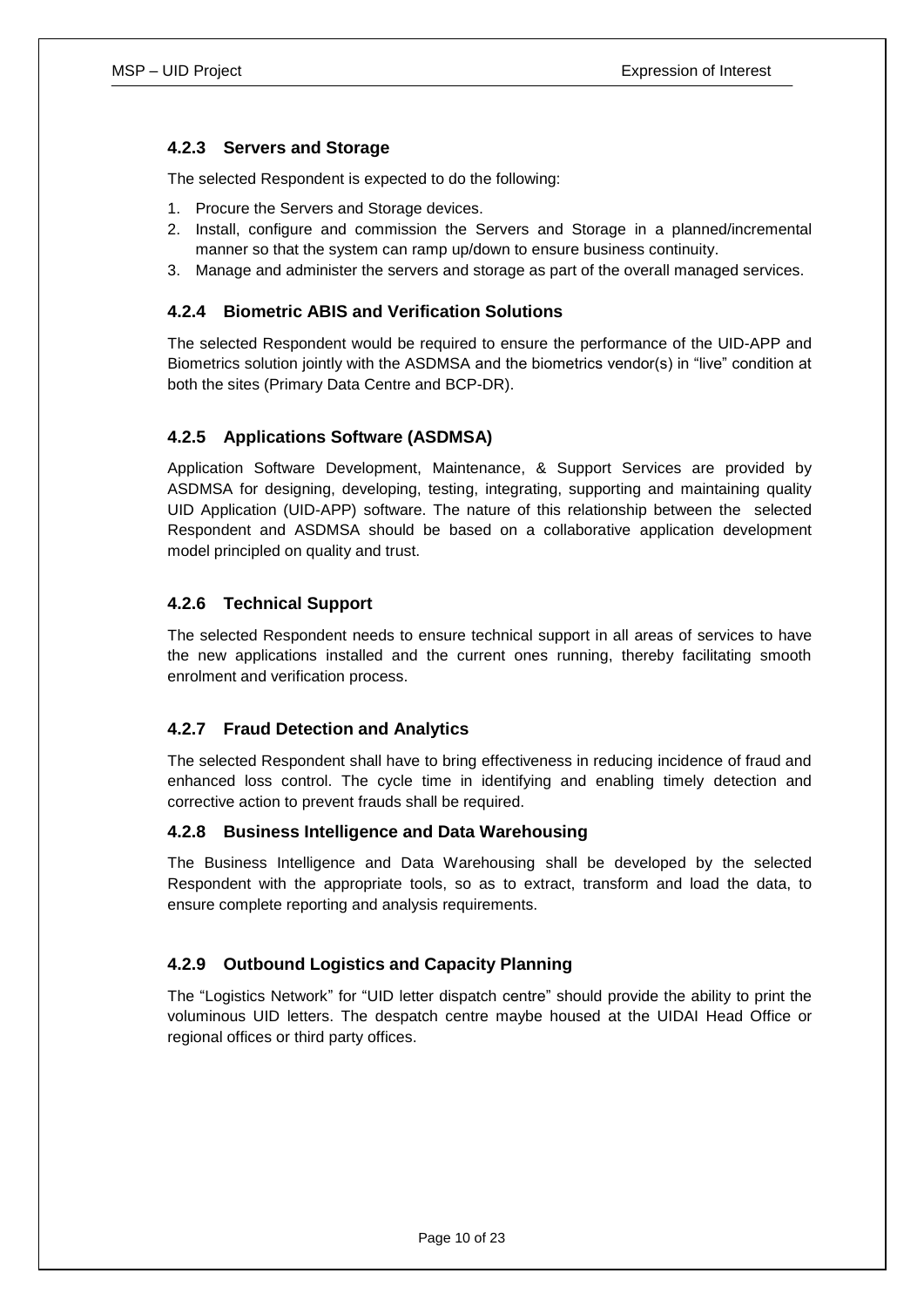# <span id="page-10-1"></span><span id="page-10-0"></span>**4.3 Service Providers already on board or to come on board shortly:**

- 4.3.1 Application Software Development, Maintenance, & Support Services Agency (ASDMSA)
- <span id="page-10-2"></span>4.3.2 Biometric Solutions Provider (BSP)
- <span id="page-10-3"></span>4.3.3 Data Centre Service Provider (PDC / BCP-DR)
- <span id="page-10-4"></span>4.3.4 Technical Support Centre
- <span id="page-10-5"></span>4.3.5 Logistics Provider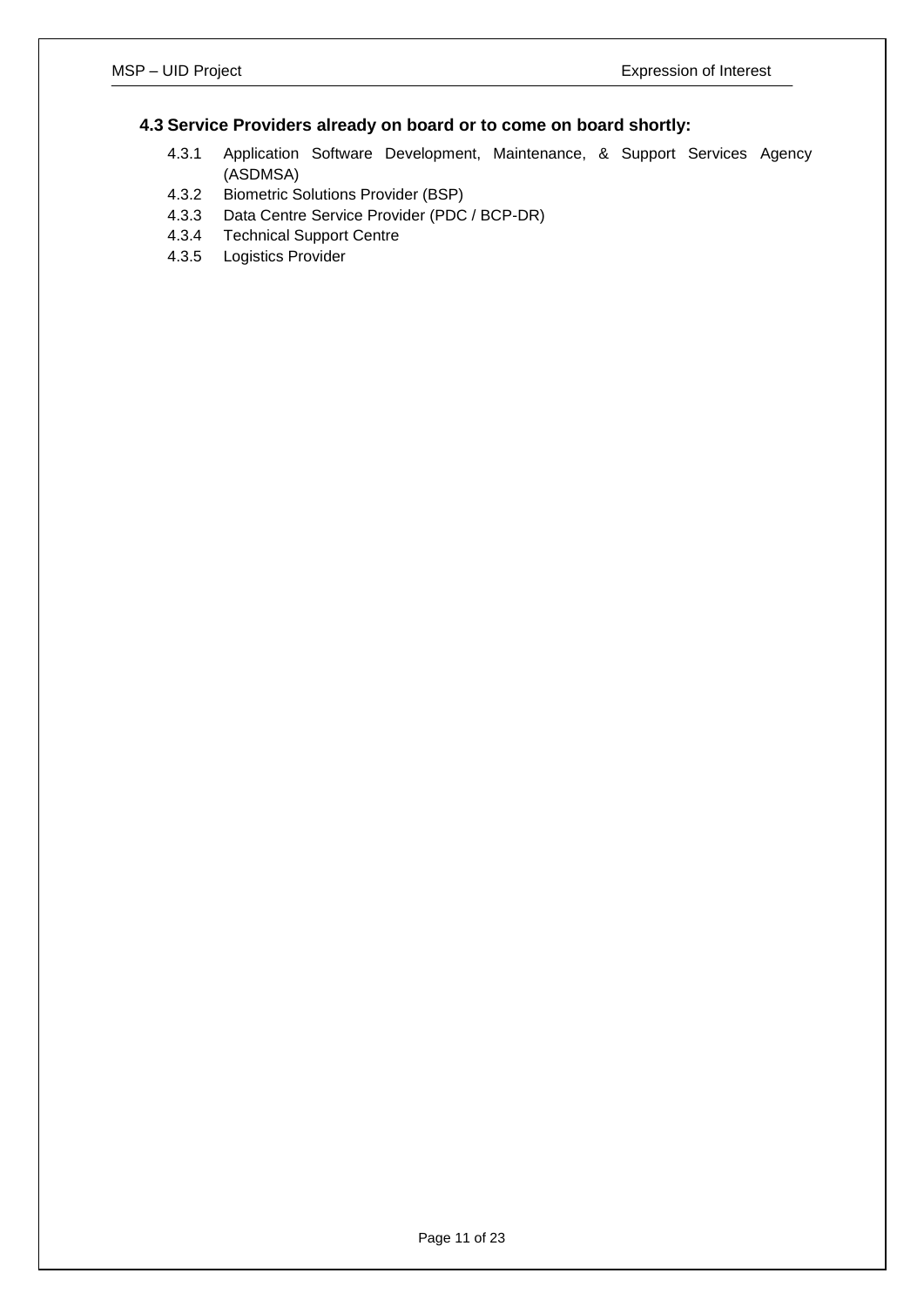# **5. Scope of Work**

# <span id="page-11-1"></span><span id="page-11-0"></span>**5.1 Overview of Scope of Work**

# MSP Services – Scope of work across lifecycle



## <span id="page-11-2"></span>**5.2 MSP Services**

- 5.2.1 Design, Development, and Implementation of the CIDR based on the functional and technical requirements of the CIDR
- 5.2.2 Procurement, supply, installation, and commissioning of IT infrastructure components
- 5.2.3 Migration of the IT infrastructure from the interim co-location facilities to the permanent CIDR facilities
- 5.2.4 Implementation of Information Security management systems and Infrastructure Monitoring & management systems
- 5.2.5 Monitoring & Evaluation of current UIDAI contracts with respect to supply of deliverables for Biometrics, Applications, Logistics, as enumerated in Section [4.2](#page-8-2)
- 5.2.6 Testing and Benchmarking
- 5.2.7 Documentation and Training
- 5.2.8 Operations Support and Maintenance
- 5.2.9 Managed Services for all operations and processes of the CIDR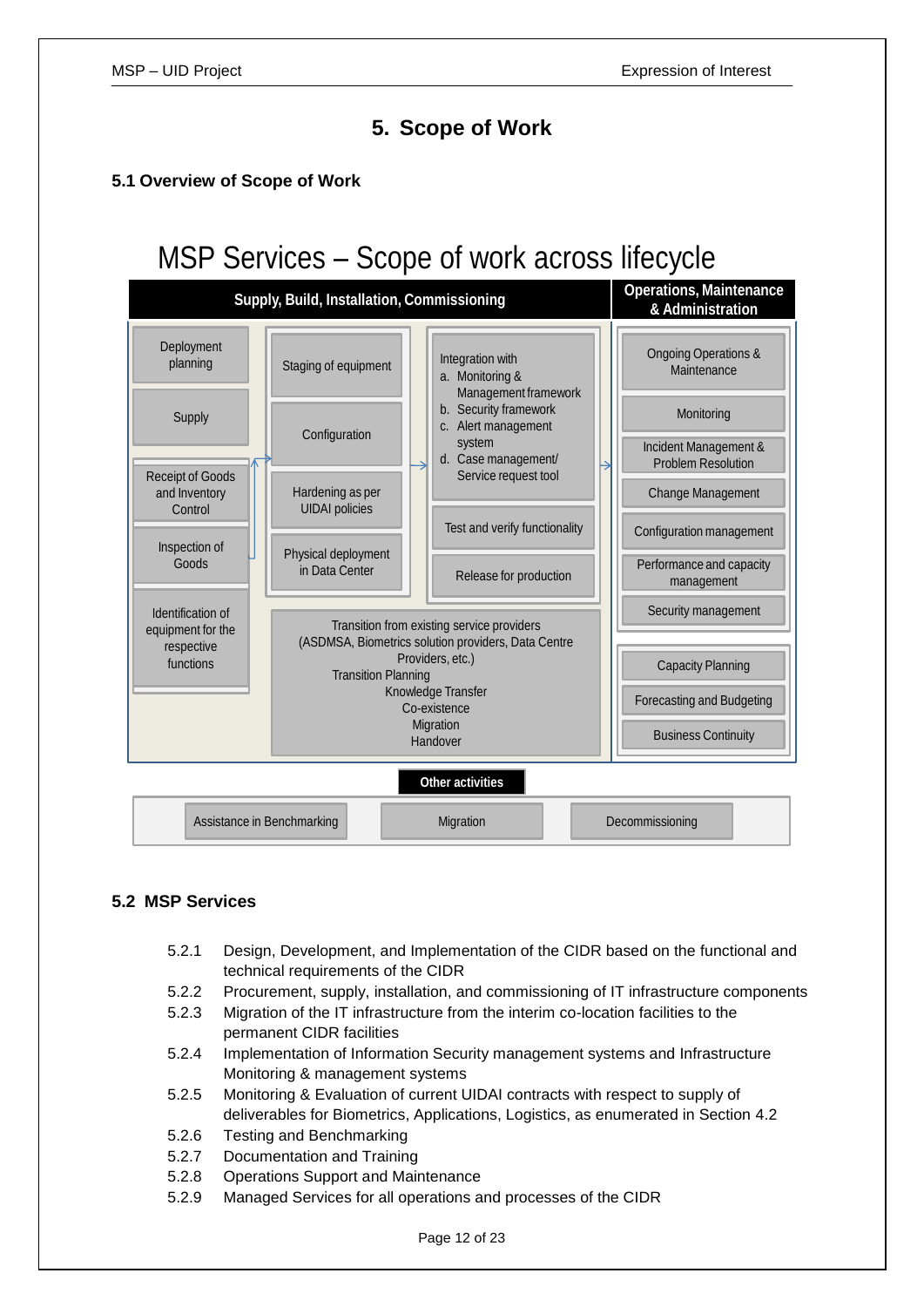- 5.2.10 Technical Helpdesk and facilitation centers, and support services
- 5.2.11 End-to-end Logistics management of UID numbers
- 5.2.12 Facilities Management services for CIDR
- 5.2.13 System and Database administration
- 5.2.14 IT Systems management of UIDAI regional offices

#### <span id="page-12-0"></span>**5.3 Scope of Work**

The Scope of Work listed below is representative but not exhaustive and includes the processes and functions that have to be addressed by the selected Respondent:

#### **5.3.1 Scaling Plan**

<span id="page-12-1"></span>UIDAI plans to scale up the enrolment process in a staggered manner as follows:

- 0-1 Crore
- 1-10 Crore  $\blacksquare$
- 10-20 Crore
- 20-50 Crore
- 50-70 Crore
- 70-100 Crore  $\bullet$
- 100 110 Crore  $\bullet$

<span id="page-12-2"></span>According to the structure given below, the prospective respondents are requested to provide the scaling process and activities that the selected Respondent would carry out, to ensure successful operations to reach the desired goals and objectives of UIDAI:

5.3.1.1 Modeling, Framework and Methodology for Scaling

- 5.3.1.1.1 Forecasting for scaling up/down
- 5.3.1.1.2 Decision making process
- 5.3.1.1.3 Implementation of scaling plan
- <span id="page-12-3"></span>5.3.1.2 Individual Scaling plans for respective modules
	- 5.3.1.2.1 Scaling of Primary Data Centre
	- 5.3.1.2.2 Scaling of Biometric Solutions
	- 5.3.1.2.3 Scaling of UID-APP
	- 5.3.1.2.4 Scaling of Managed Services
	- 5.3.1.2.5 Scaling of Hardware assets (IT Systems) and Connectivity (ISP)
	- 5.3.1.2.6 Scaling of Logistics
	- 5.3.1.2.7 Scaling of Technical Support Centre
	- 5.3.1.2.8 Scaling for BCP-DR

#### **5.3.2 Governance**

<span id="page-12-4"></span>The primary goals for selected MSP under information technology governance would be to assure that the [investments](http://en.wikipedia.org/wiki/Investments) in IT generate [business value](http://en.wikipedia.org/wiki/Business_value) and to mitigate the risks that are associated with IT. To this end, based on Prime Bidder"s previous diverse experience, the prospective bidders are requested to explain the Governance aspect according to the following structure:

- 5.3.2.1 Framework for Governance
- 5.3.2.2 Governance Components: Structure, Composition, Roles and Responsibilities
- 5.3.2.3 Administration
- 5.3.2.4 Performance
- 5.3.2.5 Scaling
- 5.3.2.6 Continuance and Transition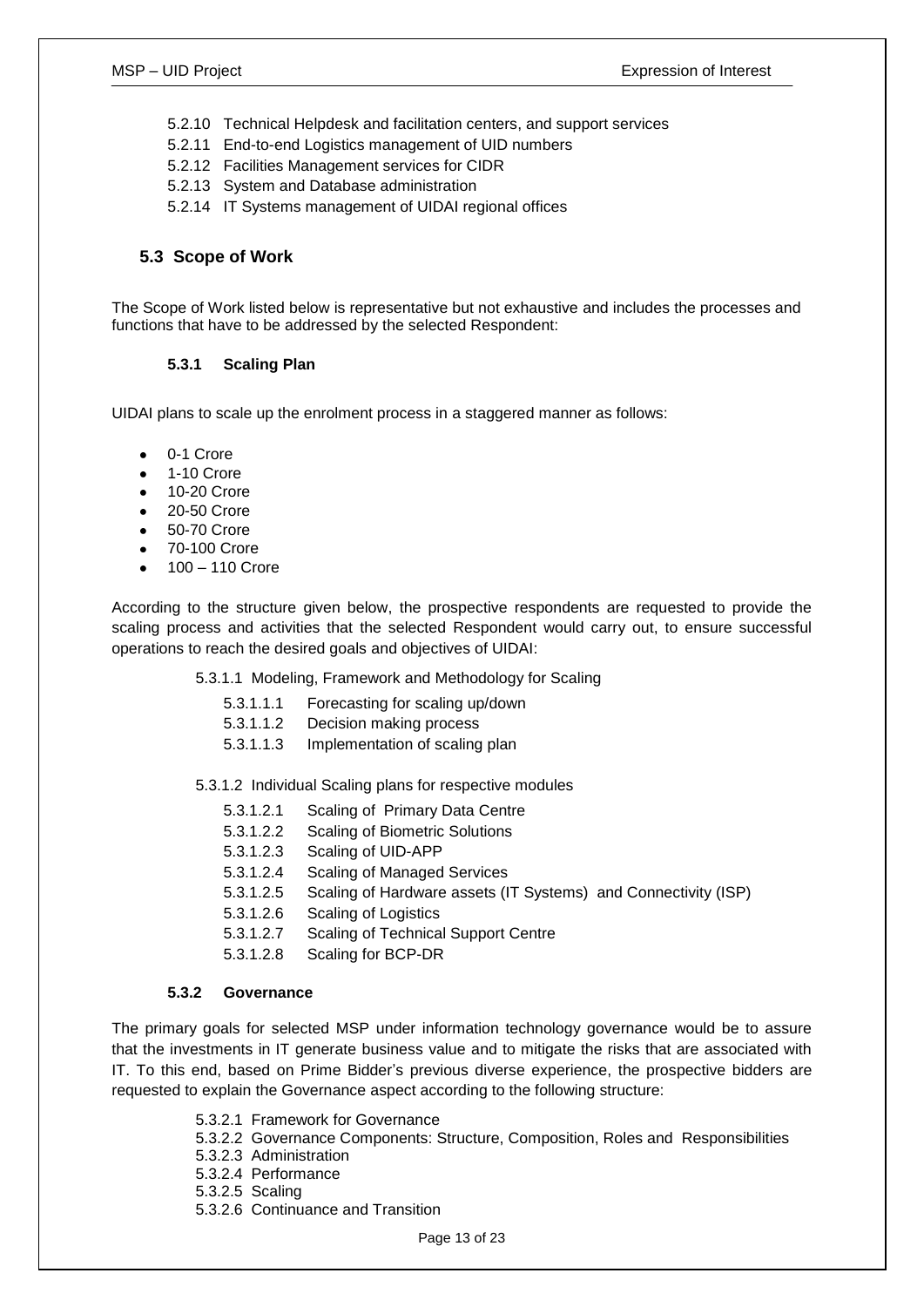- 5.3.2.7 SLA Monitoring and Management
- 5.3.2.8 Disputes and Conflicts Resolution
- 5.3.2.9 Governance Process

#### **5.3.3 Service Level Agreements**

<span id="page-13-0"></span>The Service Level Agreements will be required to be met for both individual components of service as well as for the overall delivery, as indicated in the diagram in Section 4.1. SLAs exist for services already contracted and penalties are levied in a graded method for non-conformance. Please detail as to how would you ensure system and tool based reporting for the respective measurements.

#### **5.3.4 Transition Plan**

<span id="page-13-1"></span>According to the structure given below, detail the proposed transition methodology and processes that you would adopt for successful transition of each of the following to reach the desired goals:

- <span id="page-13-2"></span>5.3.4.1 Technical Aspects of Transition
	- 5.3.4.1.1 Transition of Data Centre<br>5.3.4.1.2 Transition of Biometric Sc 5.3.4.1.2 Transition of Biometric Solutions 5.3.4.1.3 Transition of UID-APP 5.3.4.1.4 Transition of Managed Services 5.3.4.1.5 Transition of hardware assets and connectivity (ISP) 5.3.4.1.6 Transition of logistics 5.3.4.1.7 Transition of Technical Support Centre 5.3.4.1.8 Transition for BCP-DR
	-
- <span id="page-13-3"></span>5.3.4.2 Non-Technical Aspects Transition
	- 5.3.4.2.1 Transition of Contracts (Termination/takeover/replacement/extension)
	- 5.3.4.2.2 Transition of SLA
	- 5.3.4.2.3 Transition of Staff
	- 5.3.4.2.4 Transition of Documentation
	- 5.3.4.2.5 Transition of Liabilities

#### **5.3.5 Information security**

<span id="page-13-4"></span>The selected MSP would be responsible for protecting information and [information systems](http://en.wikipedia.org/wiki/Information_system) from unauthorized access, use, disclosure, disruption, modification or destruction, thereby achieving the three-pronged goals of Confidentiality, Integrity and Availability. Among other things, the following also come under the purview of selected MSP:

- 5.3.5.1 Application of appropriate Patches, Antivirus, Firewall, Intrusion Prevention,
- Authentication-Authorization-Audit Log(AAA), Anti-virus plug-in
- 5.3.5.2 Maintaining Access list for network, servers and storage
- 5.3.5.3 Monitoring vulnerabilities and failed attempts to access
- 5.3.5.4 Define and update Server hardening procedures
- 5.3.5.5 Alert Mgmt Co-relation and appropriate authentication systems for DB systems

#### **5.3.6 Vendor and Technical Team Management**

<span id="page-13-5"></span>The MSP would be required to scrutinize prospects at appropriate times, monitor performance and communicate constantly with the various vendors. Also, the selected MSP needs to manage and steer the technical team. The Prospective Respondents need to share the strategy they envisage for Vendor and Technical Team management.

#### **5.3.7 Payments and Commercial Model**

<span id="page-13-6"></span>The Prospective Respondents should propose the payment model and framework for such type of management, where there are pre-existing contracts which will transition to the selected MSP; and at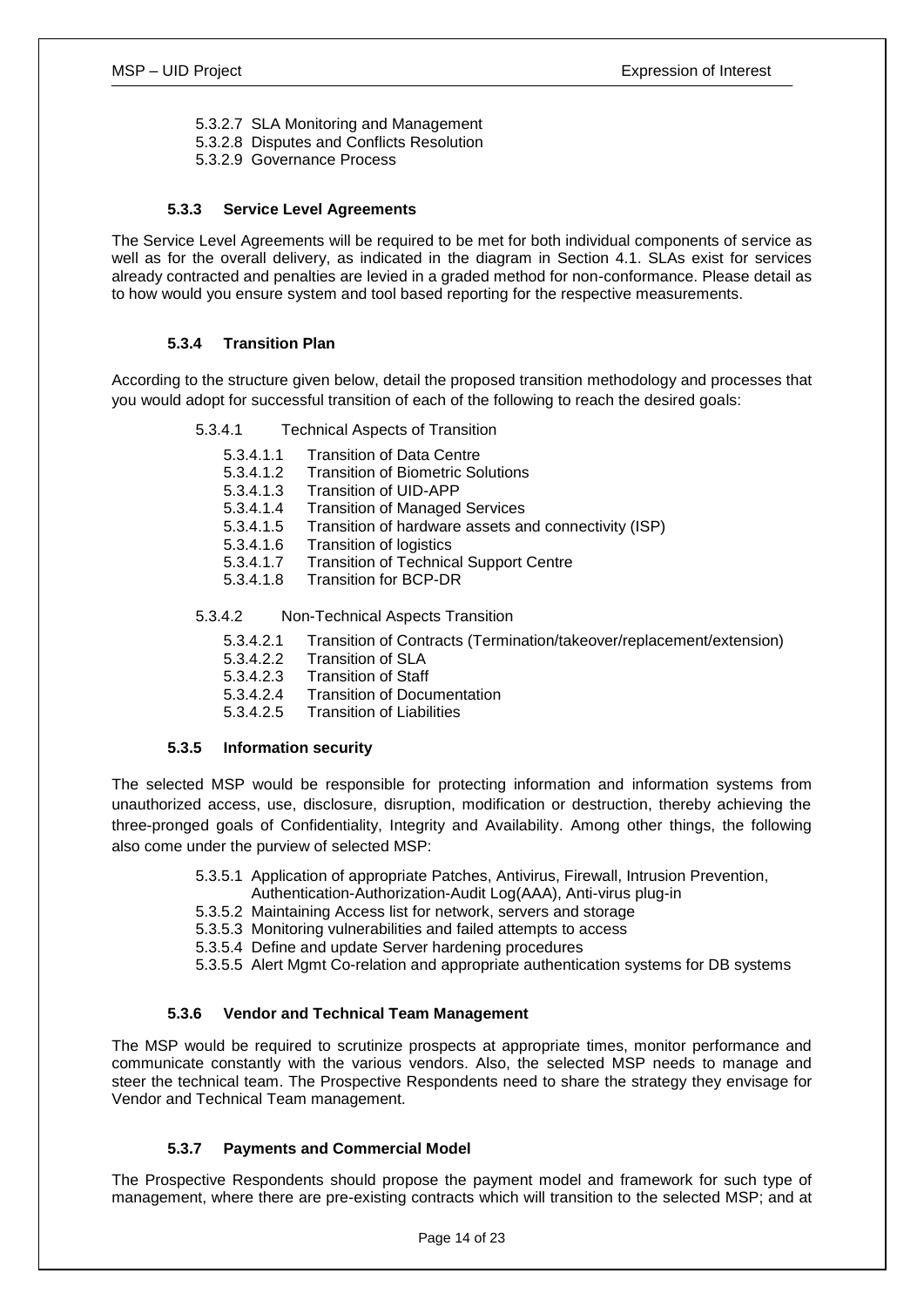the same time, the operations will be scaling over the contracted period. The prospective bidders may share their best practices experience of having worked with similar models and the challenges faced if any.

#### **5.3.8 Third Party Audit**

<span id="page-14-0"></span>Third Party Audit (TPA) would be in place to monitor and evaluate the performance of the selected MSP with a view to ensure desired Quality of Service (QoS). In any case of non-conformance, the TPA would notify UIDAI.

### **5.3.9 Design Principles and Solution Architecture**

<span id="page-14-1"></span>The basic goal of MSP is to setup a robust Information Technology (IT) CIDR system that can cater to the unique and large scale requirements of UIDAI. Accordingly, Prospective Bidders are requested to provide the elemental design principles and architecture *for instance*, type of storage model(s), deployment architecture for servers, storage and hardware, blade server model, clustered environment server and online update model.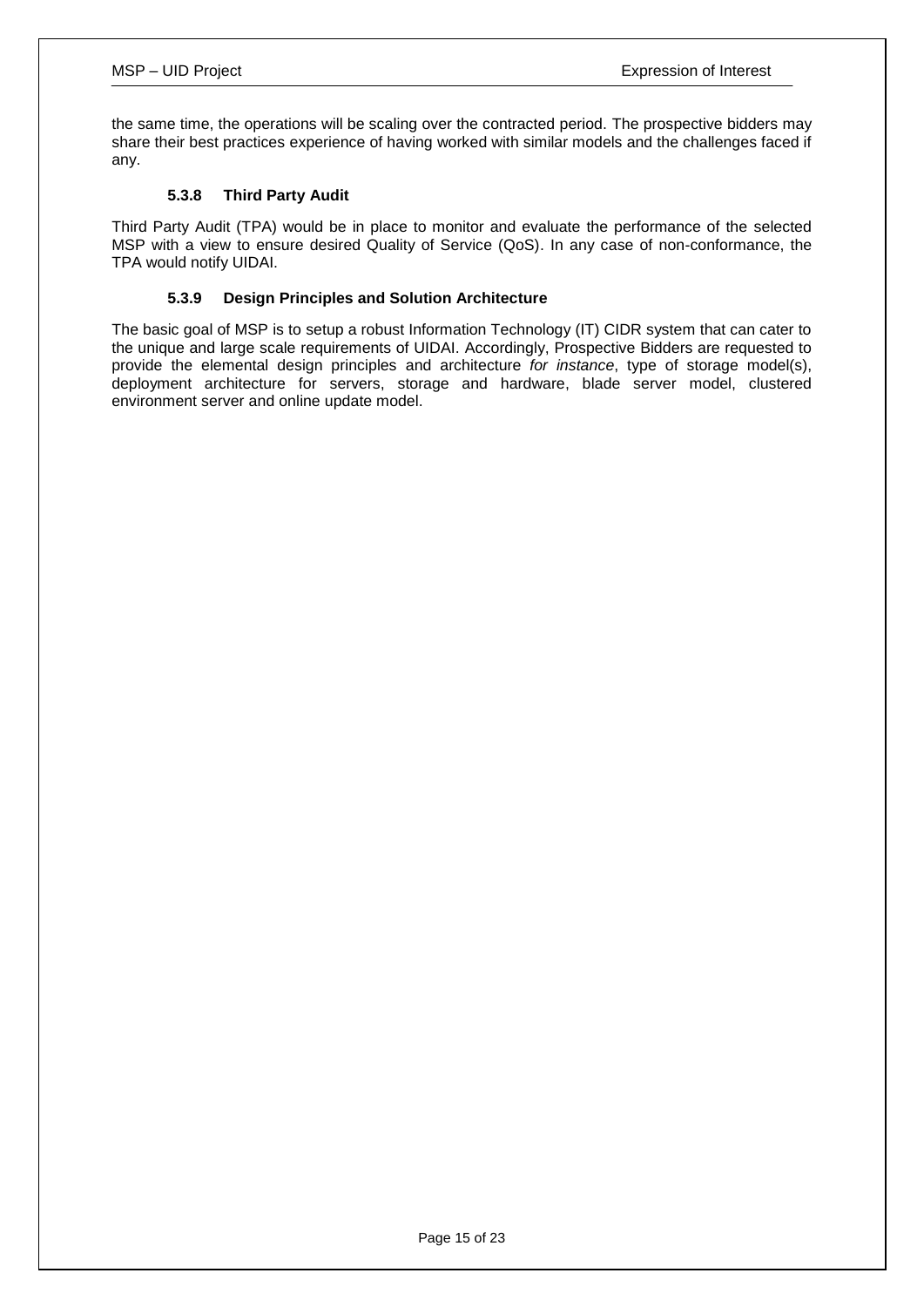# **6. Annexures**

#### <span id="page-15-1"></span><span id="page-15-0"></span>**Annexure 6.1 General Particulars to be provided by the Respondents**

The Respondent should provide the following particulars along with relevant supporting documentation:

- a. Full Name of the Prime Respondent and Consortium Details (if applicable)
- b. Proposed role of the Consortium members
- c. Mailing address in India
- d. Telephone and fax number
- e. E-mail address
- f. Name and designation of the person authorized to make commitments to UIDAI
- g. Year of establishment and constitution of organization
- h. The details of the top management with their professional qualification and experience
- i. Description of business and business background
- j. Whether the Firm / Company has any widely accepted certification. If yes, furnish details.
- k. Profile of personnel with qualification & experience, who will be assigned to the project.
- l. Details of offices in India and number of technical manpower related with IT/ITES for each location.
- m. Details of projects undertaken by the consortium members in a similar capacity (Minimum two projects, executed recently):
	- 1. Organization name and nature of business
	- 2. The role performed by the consortium member
- <span id="page-15-2"></span>n. The bidder should provide proof of pre-qualification criteria"s

| S.No | <b>Description</b>                                                                                                                                                                                                                                                                  | Proof                                                                                                                 |
|------|-------------------------------------------------------------------------------------------------------------------------------------------------------------------------------------------------------------------------------------------------------------------------------------|-----------------------------------------------------------------------------------------------------------------------|
| 1.   | Enterprise wide System Integration<br>experience of providing Managed<br>Services in multi vendor<br>environment operating in the fields<br>of Application, Hardware,<br>Networking, Data Center, Hosting<br>and preferably Biometrics<br>Application, Logistics and Call<br>center | Duly certified statement from their<br>appointed statutory auditor                                                    |
| 2.   | Proof of Bidder having average<br>annual turnover of Rs. 6000 Crore,<br>over a period of last 3 financial<br>years (2007-08, 2008-09, 2009-10)                                                                                                                                      | Duly certified statement from their<br>Appointed Statutory auditor or Balance<br>Sheet copies for the relevant period |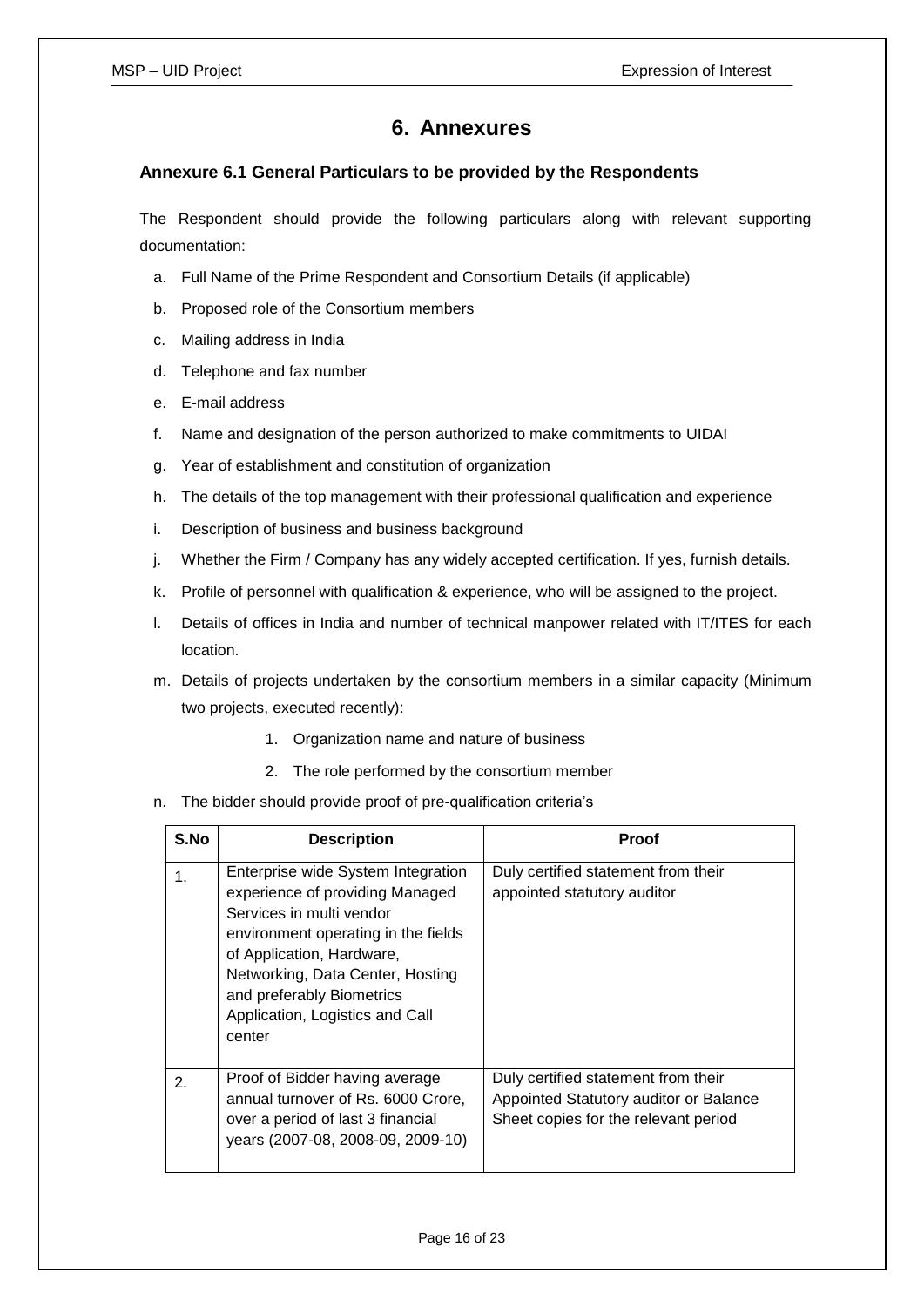| 3. | Proof of Bidder (Prime Bidder in<br>case of a consortium) having a<br>minimum average annual turnover<br>of Rs. 500 Crore in each year<br>during the last 3 financial years<br>(2007-08, 2008-09, 2009-10) from<br>System Integration and Managed<br>Services related operations                                                                                                                               | Duly certified statement from their<br>Appointed Statutory Auditor and Copy of<br><b>Work Order</b>                                                                       |
|----|----------------------------------------------------------------------------------------------------------------------------------------------------------------------------------------------------------------------------------------------------------------------------------------------------------------------------------------------------------------------------------------------------------------|---------------------------------------------------------------------------------------------------------------------------------------------------------------------------|
| 4. | Proof of Prime Bidder's Networth<br>being equal to at least Rs. 4000 /-<br>Crore or equivalent USD computed<br>as the Networth based on<br>unconsolidated audited annual<br>accounts of any of the last 3<br>financial years (2007-08, 2008-09,<br>2009-10)<br>$\{$ Networth = Equity share capital +<br>Reserves - Miscellaneous<br>expenditures to the extent not<br>written off and carry forward<br>losses | Duly certified statement of Prime Bidder's<br>net worth from their appointed statutory<br>auditor                                                                         |
| 5. | Proof of provision of Managed<br>Services Provider and infrastructure<br>management services for last 3<br>years                                                                                                                                                                                                                                                                                               | Duly certified statement from their<br>appointed statutory auditor or self<br>certification by MD/ CEO of the prime<br>bidder                                             |
| 6. | Prime Bidder should have Technical<br>strength of minimum 4,000 people<br>of which 2,000 should be with<br>ITIL/Database/Application<br>Software/Hardware maintenance<br>qualification and experience                                                                                                                                                                                                          | Duly certified statement by the MD/CEO of<br>the prime bidder                                                                                                             |
| 7. | Should have executed at least 2<br>projects of INR 100 Crore or more<br>in gross value with Managed<br>Services as a major component of<br>the scope of work. International<br>projects with similar scope of work<br>with similar value can also be cited                                                                                                                                                     | Provide copy of work order and contract/<br>purchase order for verification or client<br>certificate / testimonial with clear reference<br>to value of the contract       |
| 8. | At least one reference of<br>completed project in handling<br>Managed Services successfully for<br>more than 24 months                                                                                                                                                                                                                                                                                         | Provide copy of work order/contract/<br>purchase order for verification or client<br>certificate / testimonial with clear reference<br>to the nature of services rendered |

The Prime Respondent shall be required to submit a draft of joint Memorandum of Understanding (MOU) between the consortium member(s) for the engagement in response to this EOI. Any other remarks or documents to substantiate your consideration.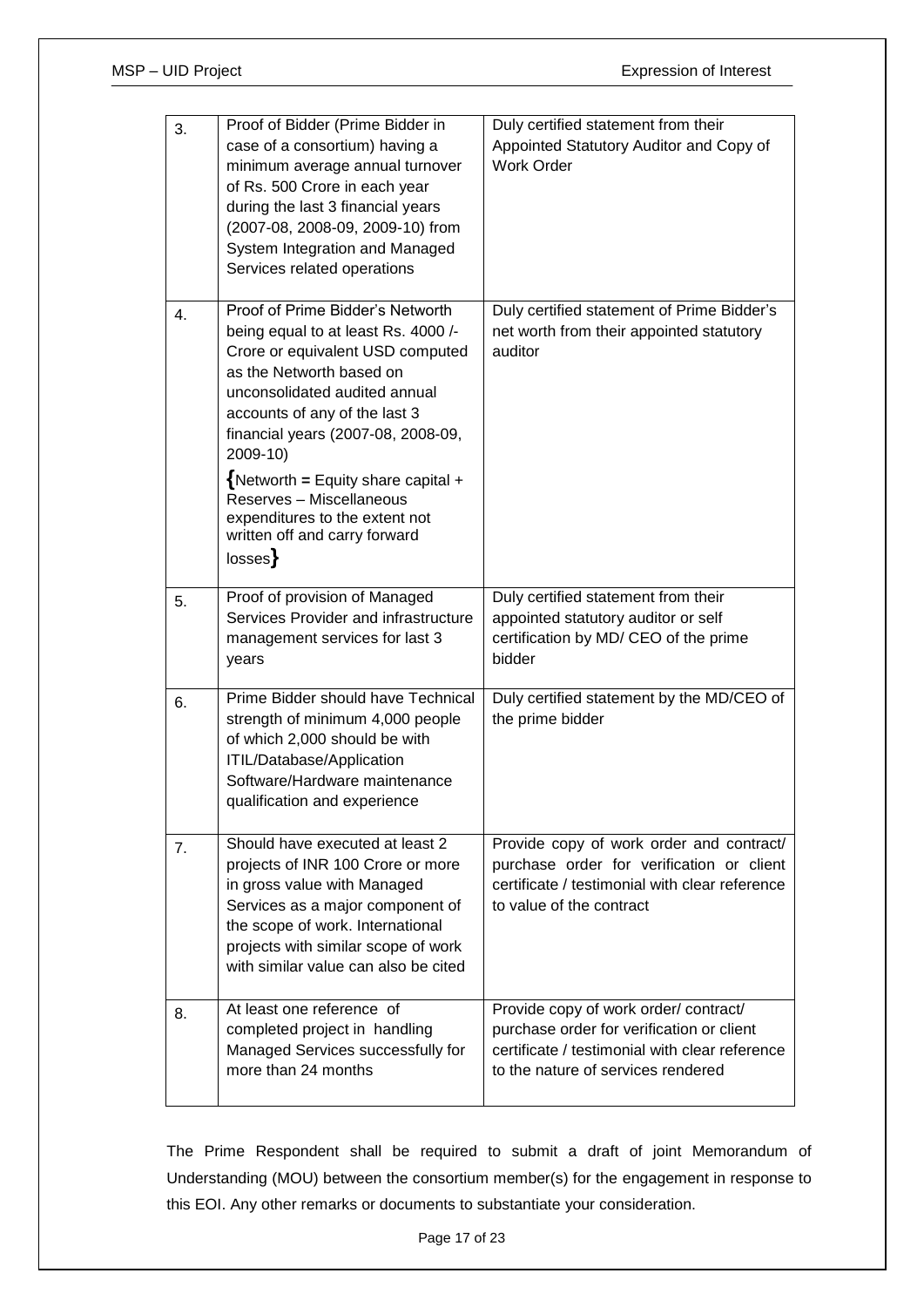1

## <span id="page-17-0"></span>**Annexure 6.2 Technical Particulars to be provided by the Respondent**

The Primary Bidder is expected to submit details. The responses should mandatorily include technical responses with sufficient explanations to the following key questions:

#### **Explain the development of MSP business over the past 5 years and the experience with respect to transition management**.

The Respondent response should outline the change in the type and size of the services provided to clients during the period; per se, the accounts under management; experience of administering arrangements similar to requirements, transitioning of vendor services.

#### **Consideration Criteria:**

Prime Respondent should demonstrate how their MSP business has developed and grown during the last three years and their experience of administering services with solution and system architecture near to UIDAI, management framework and policies under lying transition; and actual experience of "transitioning-in" and "transitioning-out".

#### **Prospective Respondent's Response:**

2.

#### **How has your organization used technology to support the MSP services delivered?**

Prime Respondent response should demonstrate the architecture they employed and their experience in utilizing e-enablement, straight-through processing methodology and self-service functionality. The MSP should also explain the advantages that technology has had to their customer – demonstrated by quantifiable improvements and any effect on the service delivery.

#### **Consideration Criteria:**

Prime Respondent should demonstrate their relevant experience, effects and benefits of eenablement, straight through processing, self service functionality for members, clear and transparent "no touch" / manual interventions between systems; and well evidenced and clearly defined benefits that are quantified for customer service improvement.

#### **Prospective Respondent's Response:**

3.

**Explain your experience, during the last three years, of dealing with sensitive personal information.**

The response should include an explanation of Prime Respondent"s data management processes and data security systems.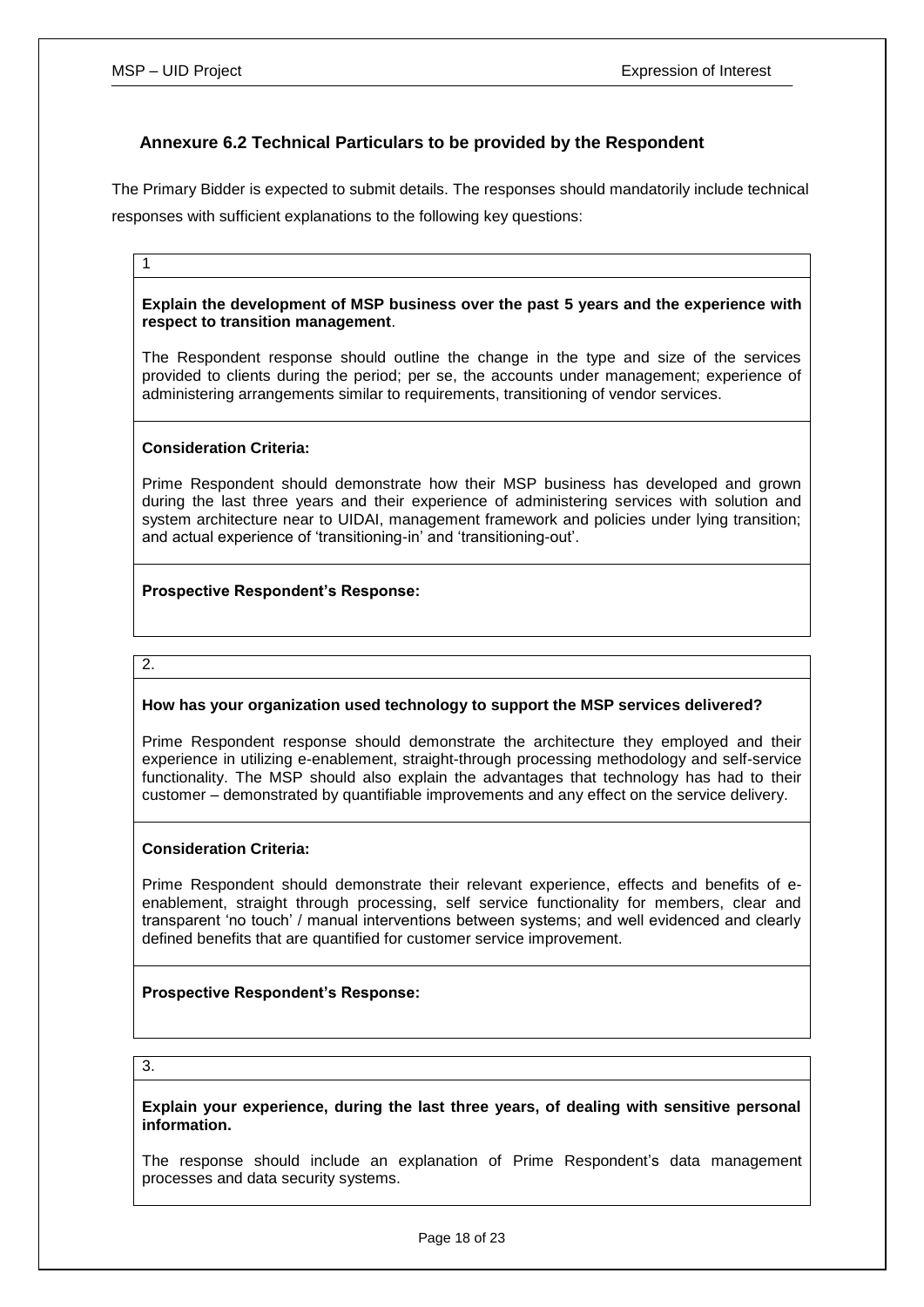#### **Consideration Criteria:**

Prospective Respondents who can demonstrate relevant experience of designing and implementing robust data integrity, management systems and processes, the maintenance and continual improvement of which is performed to meet changing requirements and secure growing data set sizes. Demonstration of understanding and experience in fair and lawful processing, clear and transparent reasons for holding specific data sets, the effective retention and archiving of data, robust and protected data transfers and the maintenance and protection of client"s data rights.

#### **Prospective Respondent's Response:**

#### $\overline{A}$

**Describe the regulatory framework that governs the administration of services that the MSP provided. Explain how the regulatory environment impacts your businesses.**

#### **Consideration Criteria:**

Prime Respondent who has operated within the regulatory environment for Indian Government projects, where this experience does not exist, consideration will be available for those Respondents who can demonstrate that the regulatory environments in which they have operated provide a sound foundation for taking on the responsibilities of an India Government sponsored project.

Prime Respondent is to clearly demonstrate in their response, where they are relying upon non-Indian experience, how it is comparable to the Indian regulatory environment, thereby demonstrating their understanding of the Indian regulatory environment itself. In the absence of such evidence of comparability from the Respondent, UIDAI will not be able to take purportedly equivalent experience into account.

#### **Prospective Respondent's Response:**

5

#### **Provide an example of a large scale business administration service you have delivered via a high scale staging to a client in the last five years.**

Prime Respondent should include information on the approach and rationale for the staged introduction; whether the roll-out was delivered to time and budget (please explain the reasons and lessons learned where it was not delivered); set out the scale of service delivered to include the metrics of delivery, viz. the number of accounts set up, transactions processed etc., by time phase; the project management and governance arrangements employed to roll out a programme within a fast implementation; the IT infrastructure used and the benefits gained; and the approach to managing risk and the complexities of scaling up and rolling out service operations.

#### **Consideration Criteria:**

Prime Respondent should demonstrate an effective approach that met the requirements, ideally of a new service to a new customer base, with clear rationale for the staged introduction;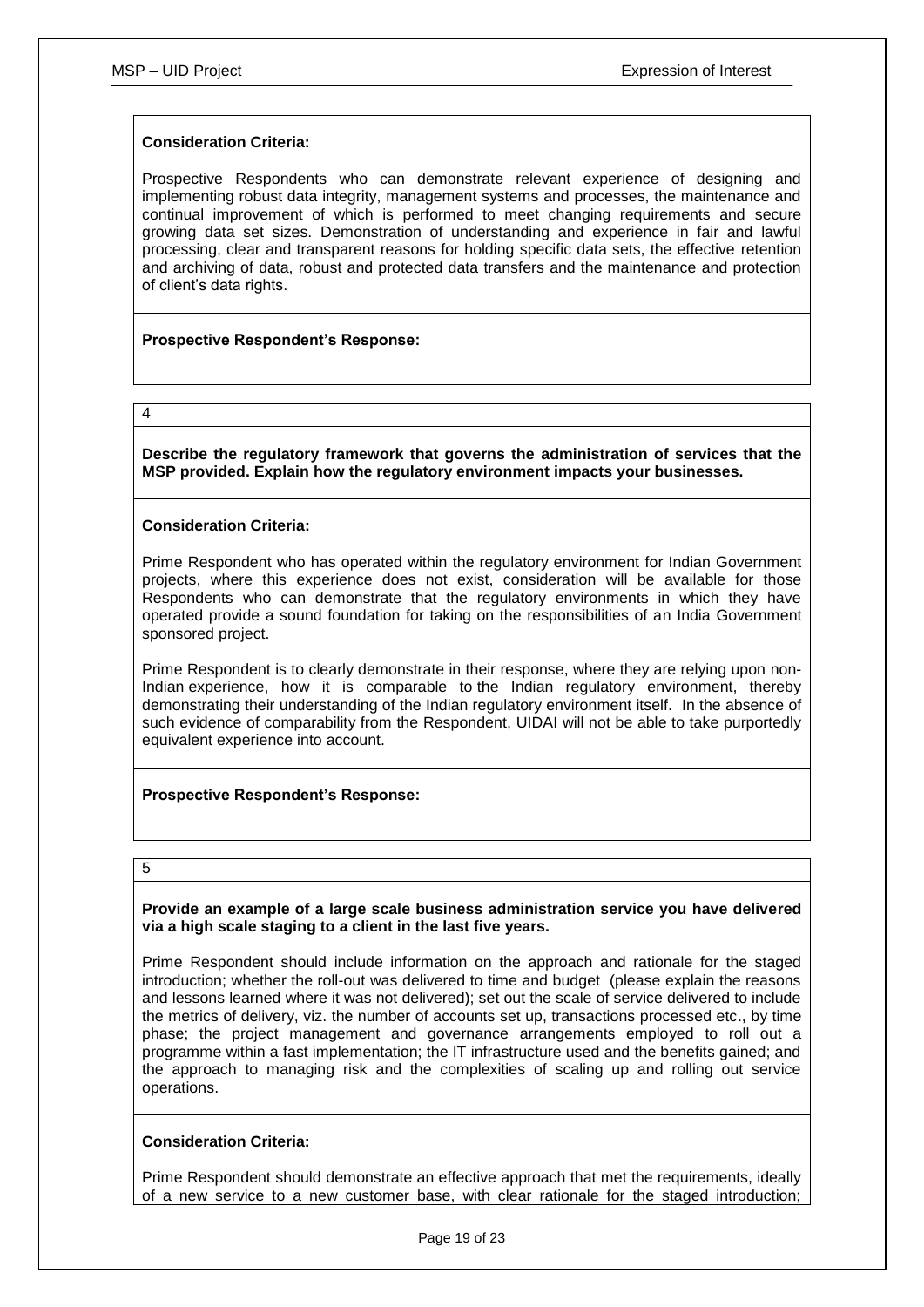evidence that the roll out was delivered to time and budget and/or where strong demonstration of learning was achieved; comparable scale of change for the service delivered to include the number of customer accounts set up, the number of transactions processed by time phase; demonstration of robust project management and governance arrangements that delivered fast and effective implementation; effective use of IT and clear demonstration of the benefits gained; strong awareness and approach to managing risk and the complexities of scaling up and rolling out service operations; and business change capability.

#### **Prospective Respondent's Response:**

6

**Demonstrate where you have built and operated a business administration service in the last three years that was ramped up and down explaining how you met changing customer volume/demands in both the short and long term (explaining the size of the change in volumes/demand explained in relation to the original business model/size); how you mitigated the subsequent costs in demand fluctuations for you and your client; how you managed both expected and unexpected changes; how you made rapid reaction to volume/demand changes; how you used information technology to achieve outcomes; and how you managed the impact on service quality.**

#### **Consideration Criteria:**

Prime Respondent should demonstrate a strong explanation for managing changing customer volume/demands in both the short and long term; strong explanation and process for mitigating the subsequent costs in demand fluctuations for the client; strong explanation and process for managing both expected and unexpected changes; strong explanation and process for enabling rapid reaction to volume/demand changes; information technology usage clearly linked to outcomes and strong explanation and process for protecting service quality and meeting unexpected changes.

#### **Prospective Respondent's Response:**

7

**Demonstrate where you have effected a service delivery and have experience to accommodate unexpected changes in each of the following technology components constituting the MSP services:**

- **a) Data Centre build, operate, manage, transition**
- **b) Biometrics Service management – creation and verification**
- **c) Application Services management**

Your response should include information on the nature systems, processes and/or solutions for each; how they were flexed; how outcomes were achieved.

#### **Consideration Criteria:**

Prime Respondent services within a comparable business administration service to those required by UIDAI; clear and tangible improvements evidenced with minimal increases in costs to the client; clear cause and effect of flexed service improvements by the Respondent outside of business as usual service to secure the required client outcomes and avoiding profiled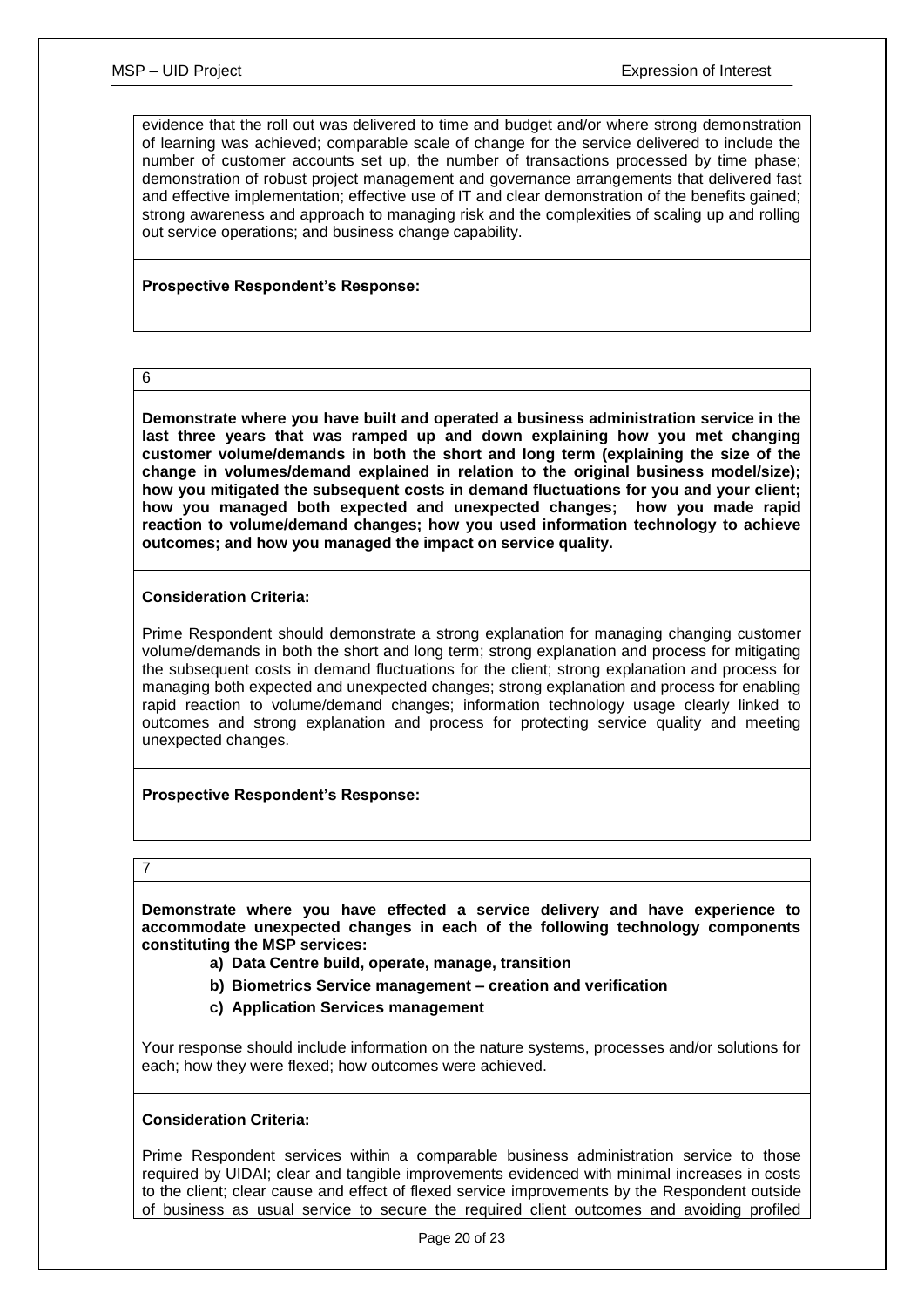business risks; strong examples of any quantifiable improvements that resulted for the client.

#### **Prospective Respondent's Response:**

8

**For each business example you have used to answer the questions above outline whether you have worked within the proposed related organizations or consortium members. Your response should include what projects or work you have achieved by working together.**

#### **Consideration Criteria:**

Prime Respondent should demonstrate where their proposed consortium members, related organizations or work relationships with other business units with a group have successfully worked together.

**Prospective Respondent's Response:**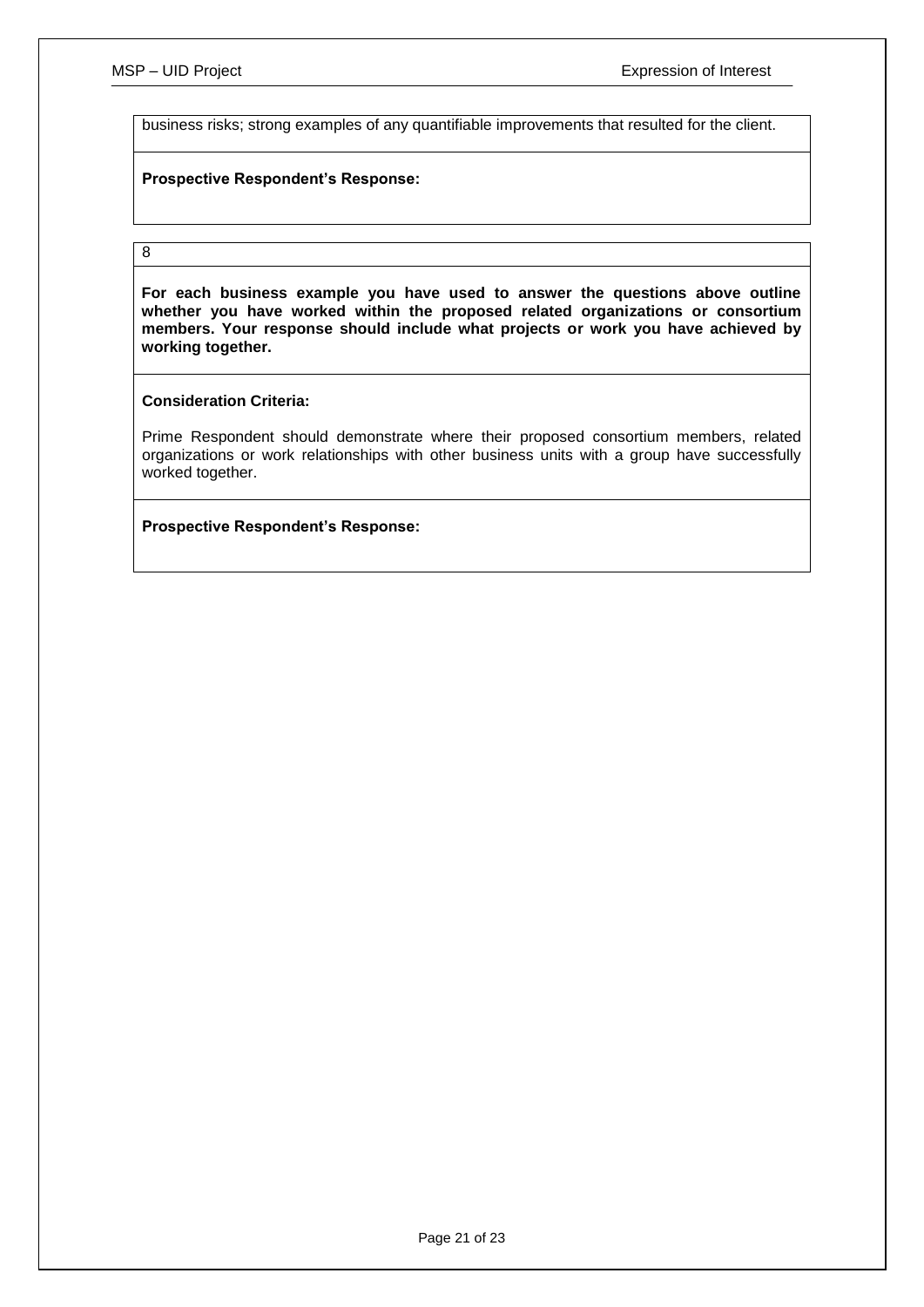### <span id="page-21-0"></span>**Annexure 6.3 Verification**

- 6.1.1 We confirm that we will abide by all the terms and conditions contained in the Expression of Interest document.
- 6.1.2 All the details mentioned above are true and correct and if UIDAI observes any misrepresentation of facts on any matter at any stage, UIDAI has the right to reject the proposal and disqualify us from the process.
- 6.1.3 We hereby acknowledge and unconditionally accept that UIDAI can at its absolute discretion apply whatever criteria it deems appropriate, not just limiting to those criteria set out in the Expression of Interest and related documents, in short listing of Managed Service Providers.
- 6.1.4 We also acknowledge the information that this response of our Company for the UIDAI process of Expression of Interest is valid for a period of six months, for the short-listing purpose.
- 6.1.5 We also confirm that we have noted the contents of the including various documents forming part of it and have ensured that there is no deviation in filing our offer in response to the tender. UIDAI will have the option to disqualify us in case of any such deviations.
- 6.1.6 We understand that the bid security furnished by us may be forfeited:
	- (a) if we withdraw our participation from the EOI during the period of validity of EOI document; or
	- (b) in the case we do not participate in the subsequent Tender process after having been short listed;

**Place:**

**Date: Seal and Signature of the Prime Respondent**